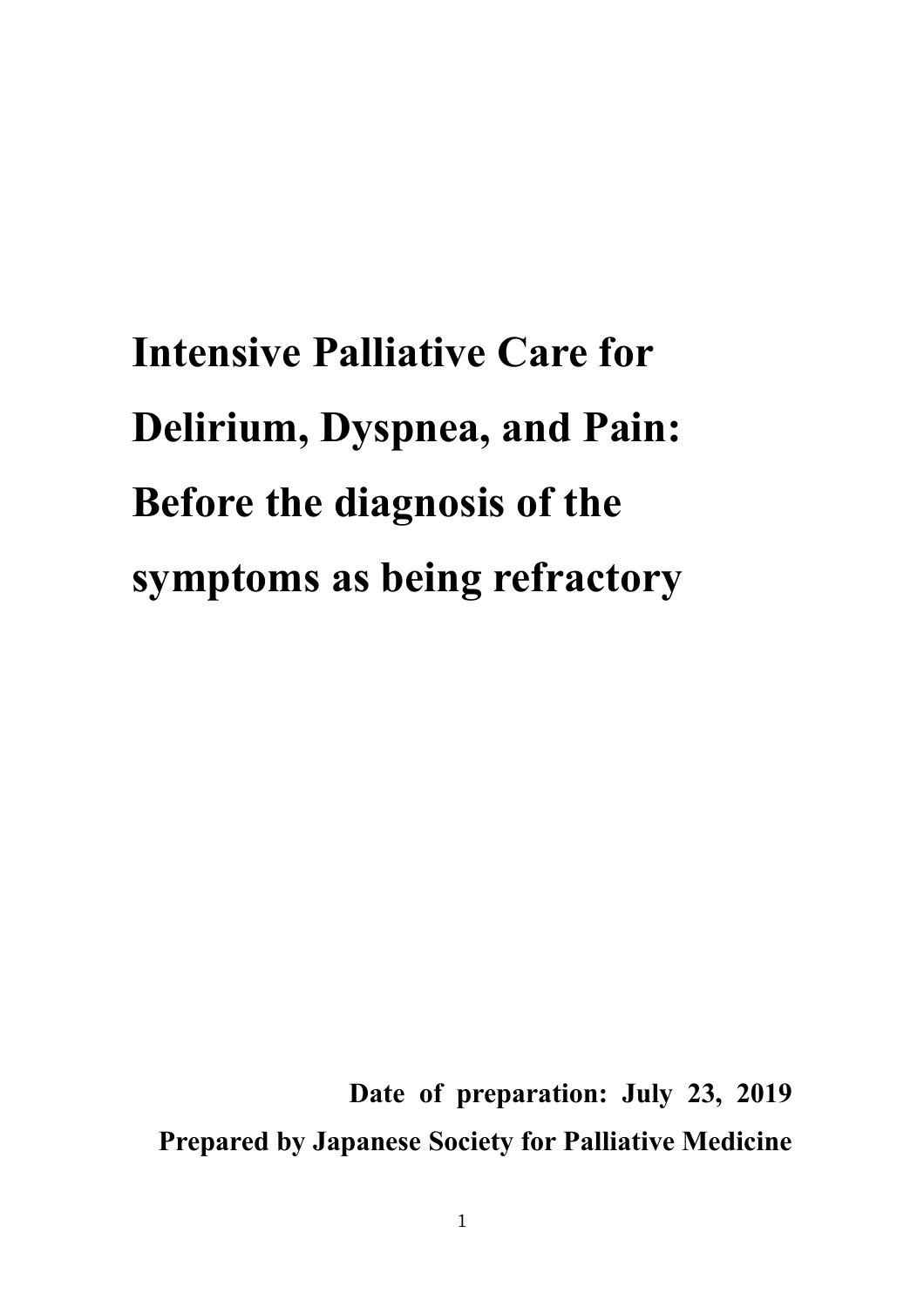# **Delirium**

# **Outline** (Table 1)

No method to prevent delirium in the terminal phase has been established, and it is important to detect delirium in the early stage and manage it before it becomes severe. Patients should be examined, considering that attention deficit (being distracted when being addressed, no adequate response) and sleep-wake rhythm disturbance (being unable to sleep at night, drowsing in the daytime) are observed in most patients. The presence of disorientation for date or place is often evaluated as delirium screening (e.g., "Do you know where is here?"), but the incidence of disorientation is approximately three quarters, and asking about disorientation without consideration may hurt patients; therefore, it should not be performed easily.

If delirium is diagnosed, its etiology should be clarified. The goal of treatment should be established based on the possibility of recovery. Frequent etiological factors for delirium in the terminal phase, in which delirium may become difficult to recover, include drugs (opioids, steroids, benzodiazepines, anticholinergic agents), organ damage (hypoxic encephalopathy, liver failure, renal failure), hypercalcemia, intracranial lesions, dehydration, and infection. Treatment of the etiology may help to relief delirium.

For treatment, uncomfortable physical symptoms, body movement restriction, and sensory deprivation, which are inducers that deteriorate delirium, should be managed. For pharmacological management, antipsychotics are primarily selected. If there is no response, the drug should be switched to another antipsychotic. If patients cannot maintain sleep, benzodiazepines (including orexin receptor antagonists if oral administration is possible) should be concomitantly used.

The contents to be reviewed in patients with difficult delirium are shown in Table 2, although all are not listed.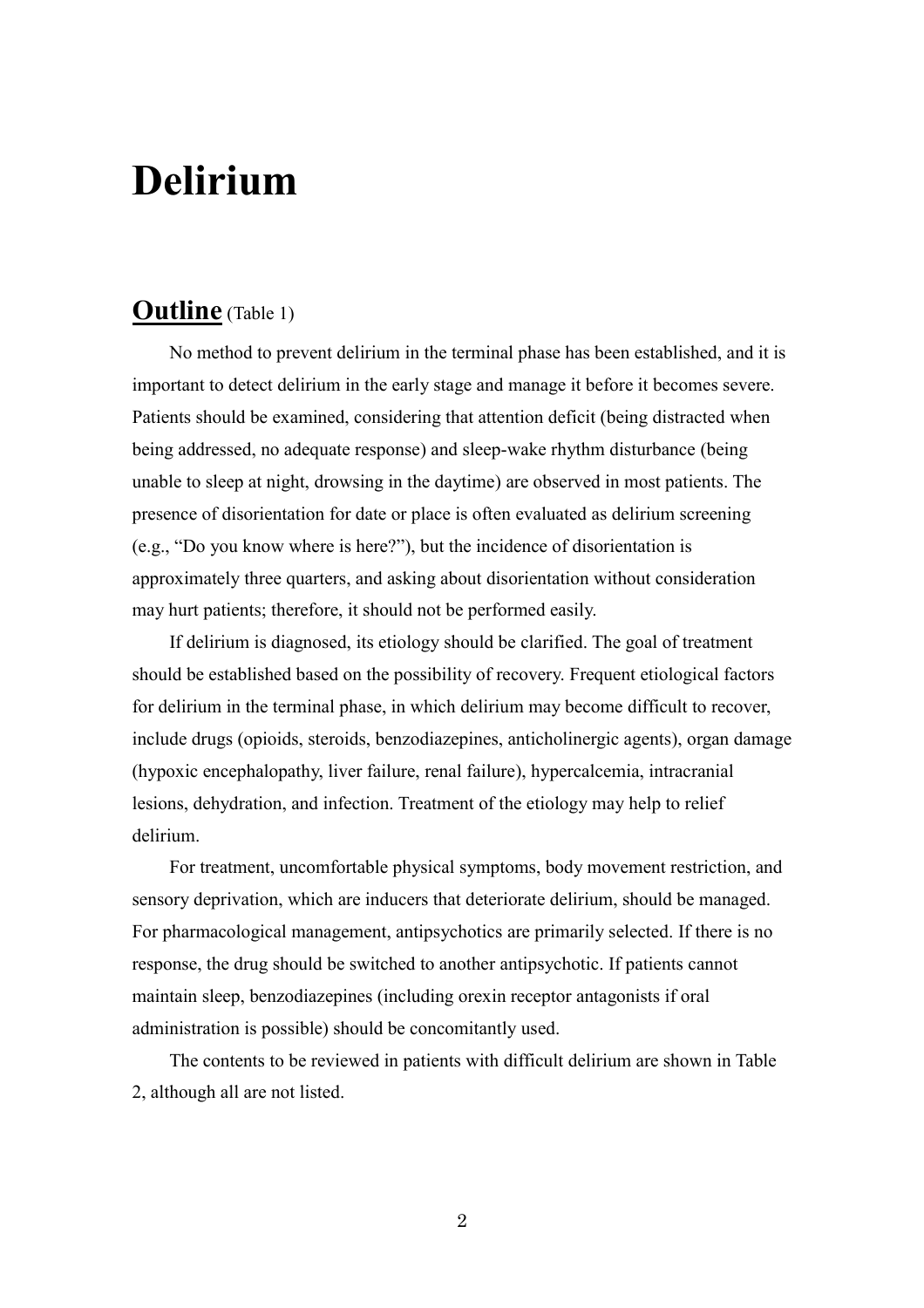|              | Points                   | Management cases                                            |
|--------------|--------------------------|-------------------------------------------------------------|
| Identificati | Identification of an     | Drug history/cerebral imaging procedures are confirmed,     |
| on of an     | etiological factor       | and measurement of oxygen saturation and a blood test       |
| etiological  |                          | are performed.                                              |
| factor and   | Treatment for            | Bisphosphonate is administered to treat hypercalcemia.      |
| treatment    | etiological factors that |                                                             |
|              | can be treated           |                                                             |
|              | Dose-reduction           | The doses of opioids, steroids, benzodiazepines, and        |
|              | /discontinuation of      | anticholinergic drugs are decreased, or these drugs are     |
|              | causative drugs          | switched.                                                   |
| Establishm   | It should be established | In patients with delirium caused by organ damage,           |
| ent of the   | which of two options:    | recovery cannot be targeted, and get enough sleep at night  |
| goal of      | recovery and partial     | and relief of irritation/agitation are targeted in many     |
| treatment    | symptom relief, is       | cases.                                                      |
|              | targeted.                | The balance between the level of consciousness or           |
|              |                          | communication and symptom relief should be considered.      |
| Alleviation  | Relief of uncomfortable  | Pain, dyspnea, and fever are controlled, and fecal          |
| of factors   | physical symptoms        | impaction or urinary retention is confirmed.                |
| involved in  | Minimization of body     | The withdrawal of continuous drip infusion is considered,   |
| distress     | movement restriction     | and routes/drains are arranged.                             |
| deterioratio | Arrangement for          | The use of glasses/hearing aids, lighting adjustment (e.g., |
| n and care   | sensory deprivation      | dim light at night), offering clues to the date/time (e.g., |
|              |                          | installation of a calendar/clock), and provision of a       |
|              |                          | friendly environment (meeting with the family,              |
|              |                          | management by the same health care professionals) are       |
|              |                          | promoted.                                                   |
| Medical      | Pharmacological          | Typical (e.g., haloperidol) or atypical (e.g., risperidone, |
| treatment    | management               | quetiapine) antipsychotic drugs are administered.           |
|              |                          | If patients cannot maintain sleep, benzodiazepines should   |
|              |                          | be concomitantly used.                                      |

**Table 1 Outline of delirium treatment**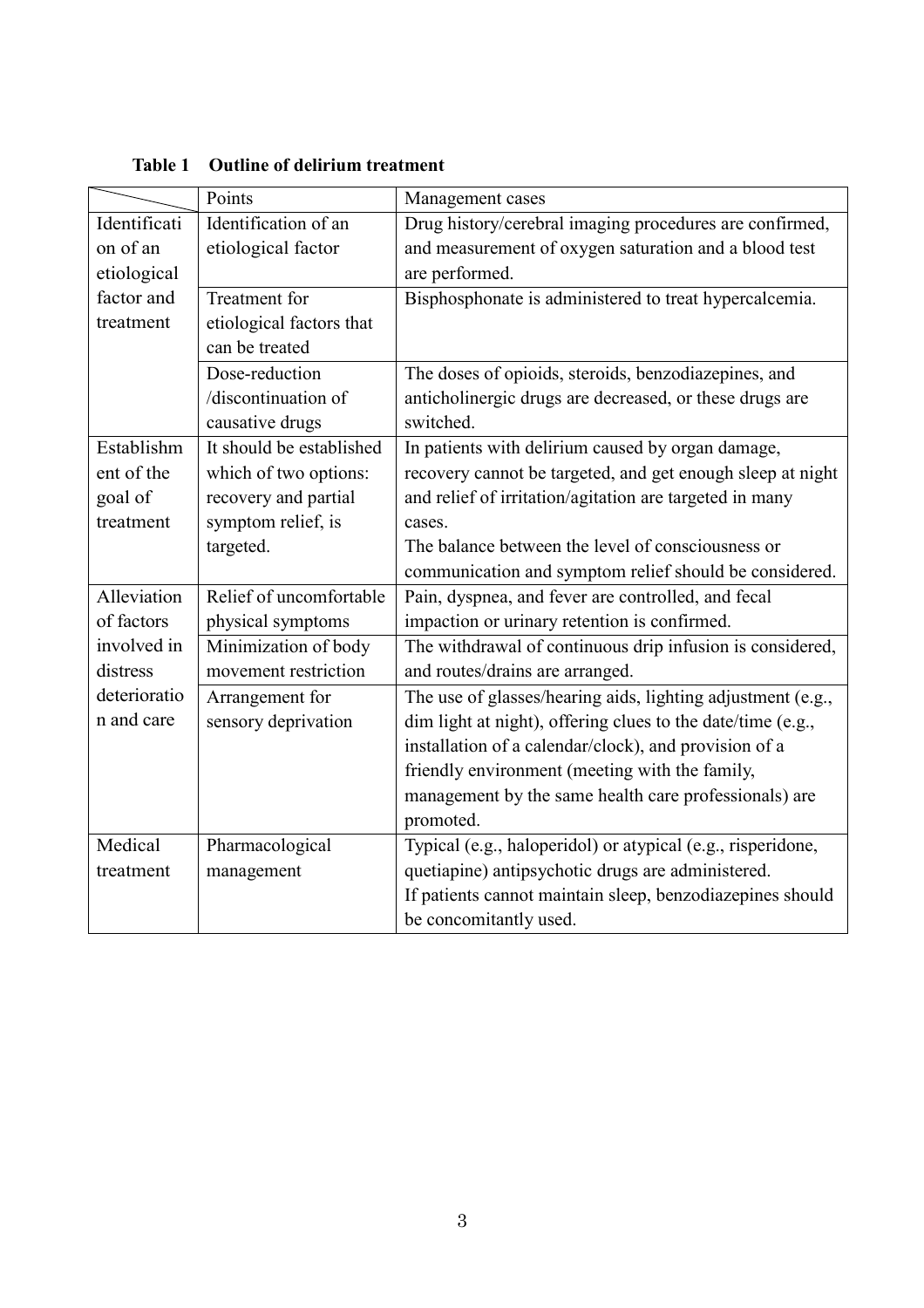#### **Table 2. The contents to be reviewed in patients with difficult delirium**

#### **Identification of an etiological factor and treatment**

-An etiological factor should be estimated, and an etiology that may recover should be reviewed.

-An etiology that can be treated (e.g., hypercalcemia, infection, dehydration) should be confirmed, and treatment should be performed.

-If the involvement of opioids in the deterioration of delirium is suggested, analgesic methods should be reviewed (see Chapter Pain).

-The necessity of a steroid, benzodiazepine, or anticholinergic drug should be reviewed. If it is not necessary, its dose should be decreased, or the administration should be discontinued.

#### **Establishment of the goal of treatment**

-The goal of treatment that may be achieved realistically should be discussed with the patient. Enough sleep at night and the relief of irritation/agitation should be initially targeted.

#### **Alleviation of factors involved in distress deterioration and care**

-Physical symptoms deteriorating delirium (pain, dyspnea, fever, fecal impaction, urinary retention) should be managed.

-Management requiring body movement restriction (continuous drip infusion, routes/drains) should be reviewed.

-Orientation support and environmental arrangement should be performed.

#### **Medical treatment**

-An antipsychotic should be administered. If there is no response, it should be switched to another antipsychotic.

-If sleep is not enough at night or disturbed by irritation/agitation during the daytime, benzodiazepines should be concomitantly used.

# **Identification of an etiological factor and treatment**

# **1. Identification of an etiological factor**

Etiological factors for delirium can be classified into 3 types (Table 3): direct risk factors, precipitating factors (not direct etiologies, but factors promoting onset and contributing to a serious or protracted condition), and predisposing factors (a state in which brain hypofunction, as the pathogenesis of delirium, may occur) are essentially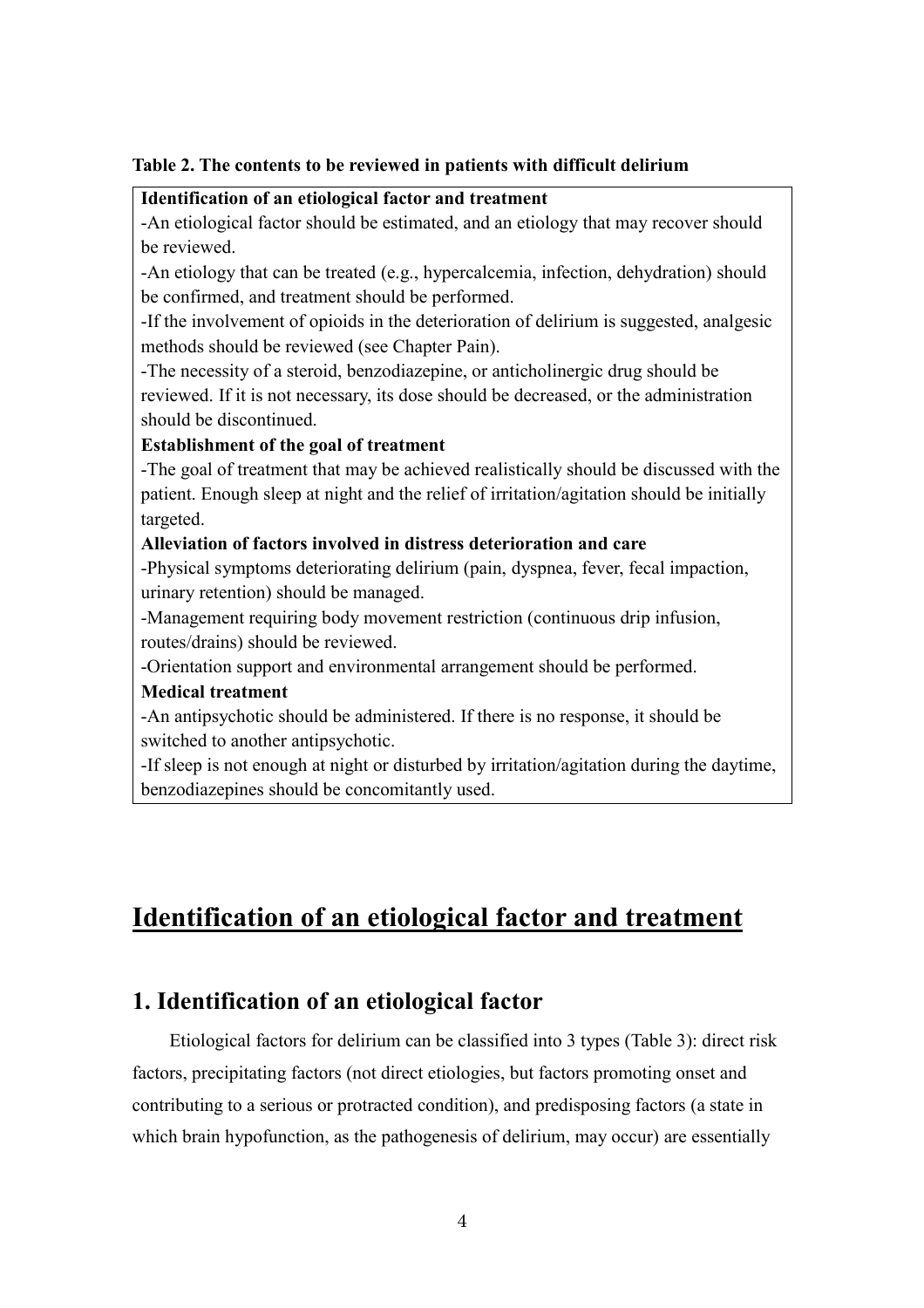present. Direct risk factors and precipitating factors should be treated as much as possible, then it is important to identify the etiology of delirium or factors contributing to deterioration.

In many patients with advanced cancer, several etiologies are present; 2 to 3 factors are involved in the appearance of delirium. Frequent etiological factors include drugs (opioids, steroids, benzodiazepines, anticholinergic drugs), organ damage (hypoxic encephalopathy, liver failure, renal failure), hypercalcemia, intracranial lesions (brain metastasis/carcinomatous meningitis), dehydration, infection, hyponatremia, and anemia. Therefore, frequent etiologies should be evaluated by reviewing the drug history, physical findings, hematological data, oxygen saturation, and brain imaging findings. Concerning hematological parameters, screening for etiologies that are frequent among hematological/blood biochemistry parameters is possible. If no other etiology is detected, the Vit. B group and thyroid function should be included.

The presence of abnormal findings does not always mean that these are the causes of delirium. If a finding deteriorates before the onset of delirium, or if the causative drug has been started or its dose has been increased before the onset of delirium, it may be an etiological factor. If an etiological factor is present before the appearance of delirium (time anticipation), and if delirium further deteriorates with the enhancement of the factor (dose-response dependency), it may be an etiological factor. For example, hyponatremia can be regarded as an etiological factor in patients who were alert when the sodium level was 131 mmol/L but had symptoms of delirium when the sodium level was 122 mmol/L, and in whom delirium reduced with sodium normalization during the subsequent course. However, other factors may also change at the same time, or factors other than clinical examination parameters may be involved; it is often difficult to identify an etiological factor, even if the evaluation for it was based on a longitudinal course. Therefore, it is practical to pick up all factors that may be etiologically involved.

Etiology investigation depends on the curability of the etiology. If etiology identification contributes to the causal treatment that the patient wishes, it should be promoted. On the other hand, if a disease-progression-related etiology is clear, and if it is not consistent with the patient's goal of treatment, it may not be necessary to comprehensively investigate individual etiologies. For example, if dominant jaundice that was suspected to be obstructive jaundice is present, and if the patient wishes to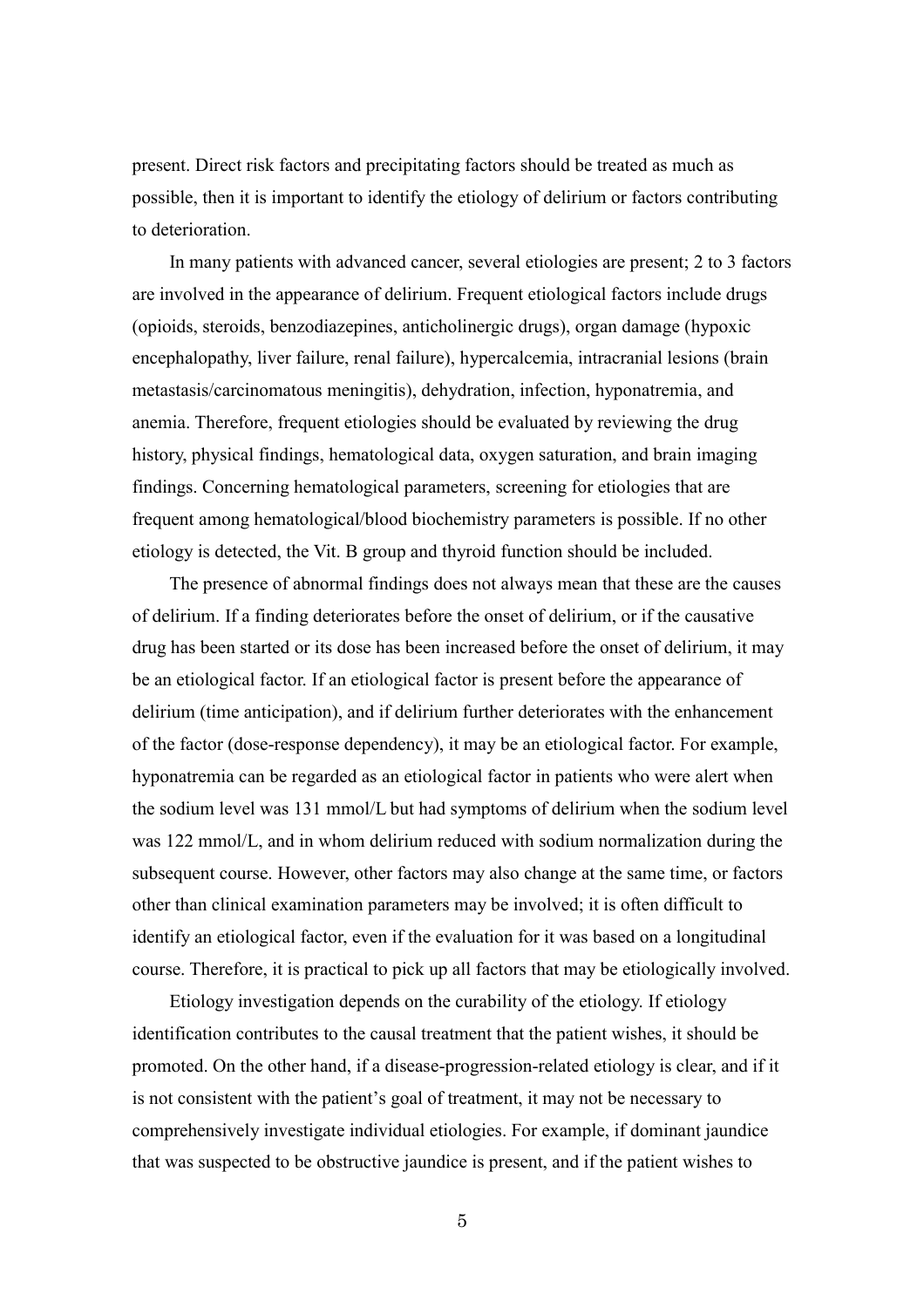undergo a jaundice-reducing procedure, the investigation should be promoted. On the other hand, if liver failure that was suspected to be caused by multiple liver metastases is present, and if the patient does not wish for examination or treatment, the etiology may be estimated based on the clinical course without conducting a new examination.

| Direct risk           | Frequent | Drugs (opioids, steroids, benzodiazepines, anticholinergic drugs) |
|-----------------------|----------|-------------------------------------------------------------------|
| factors               |          | Organ damage (respiratory failure, liver failure, renal failure)  |
|                       |          | Hypercalcemia                                                     |
|                       |          | Intracranial lesions (brain metastasis/carcinomatous meningitis)  |
|                       |          | Dehydration                                                       |
|                       |          | Infection (pneumonia, sepsis)                                     |
|                       |          | Hyponatremia                                                      |
|                       |          | Anemia                                                            |
|                       | Others   | Wernicke's encephalopathy (vitamin $B_1$ deficiency)              |
|                       |          | Thyroid dysfunction                                               |
|                       |          | Alcohol/nicotine withdrawal syndrome                              |
|                       |          | Paraneoplastic syndrome (encephalitis)                            |
| Precipitating factors |          | Uncomfortable physical symptoms (pain, dyspnea, fever, fecal      |
|                       |          | impaction, urinary retention)                                     |
|                       |          | Management requiring body movement restriction (continuous        |
|                       |          | drip infusion, routes/drains, physical restriction)               |
|                       |          | Sleep/awakening rhythm disturbance (management at night,          |
|                       |          | frequent urination related to drip infusion)                      |
|                       |          | Sensory deprivation (vision/hearing impairment, darkness at       |
|                       |          | night, unknown medical staff)                                     |
| Predisposing factors  |          | Advanced age $(\geq 70 \text{ years})$                            |
|                       |          | Organic lesions of the brain (cerebrovascular disorder, dementia) |

**Table 3 Direct risk factors, precipitating factors, and predisposing factors for delirium in patients with advanced cancer**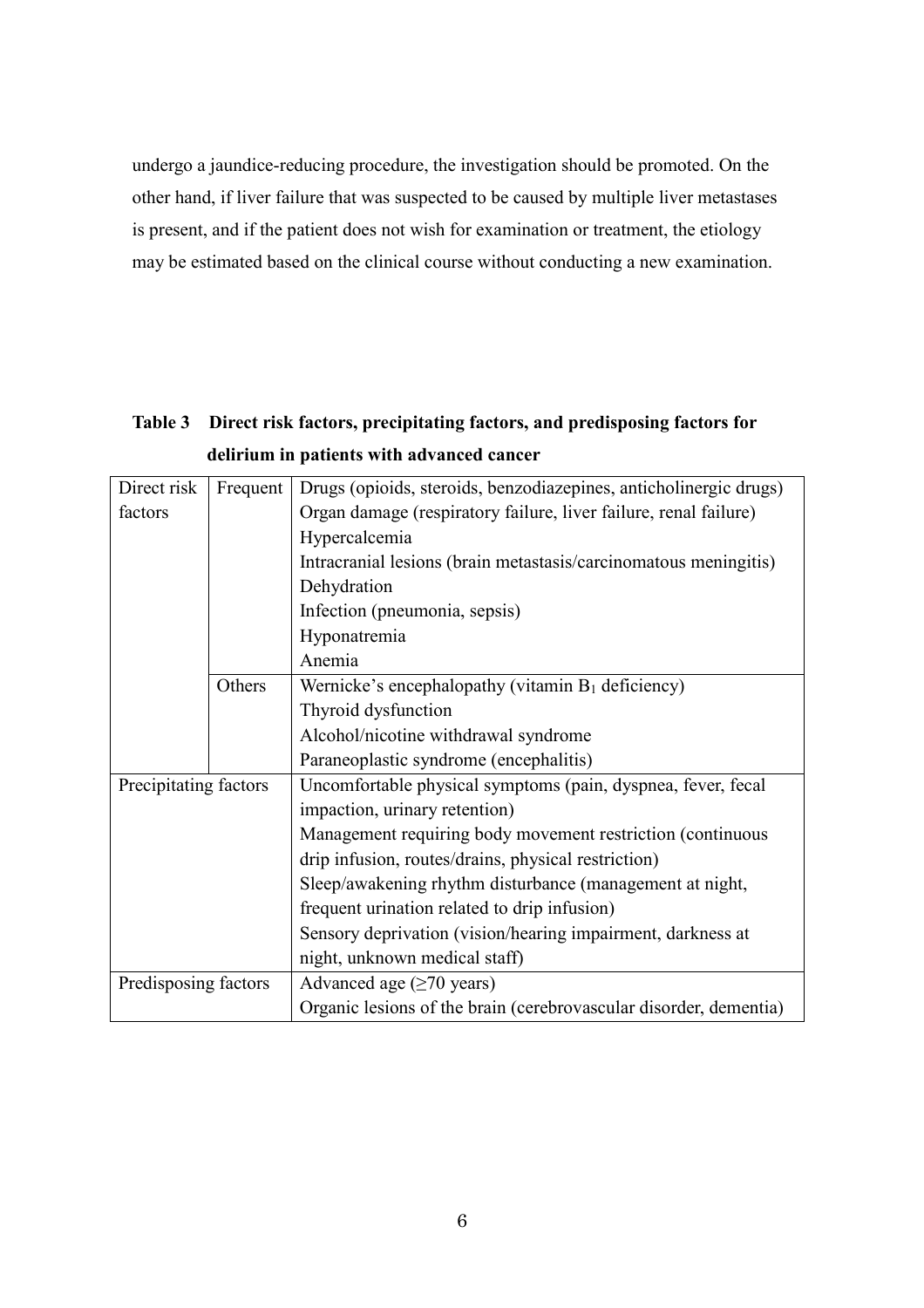# **2. Treatment of an etiological factor**

Among etiological factors for delirium, drugs, hypercalcemia, infection, and dehydration may be managed/treated, and recovery may be achieved at a relatively high rate. On the other hand, the basic treatment is ineffective in many patients with organ failure related to cancer progression (respiratory failure, liver failure, renal failure) or intracranial lesions. That is, the possibility of recovery can be evaluated to some degree based on the presence or absence of organ failure as an etiological factor.

Drugs that may cause delirium include opioids, steroids, benzodiazepines, and anticholinergic drugs. If opioid dose-elevation for achieving the complete relief of pain without detailed assessment induces delirium, analgesic treatment other than opioid dose-elevation should be considered (see Chapter Pain). In the presence of delirium, patients sometimes complain of pain more strongly than when consciousness is clear. If there is no consistency regarding complaints on pain, or if the patient always affirms "pain" unclearly without answering the site of pain accurately to a question on pain, it may be necessary to reevaluate analgesic treatment.

Steroids are often used to control terminal-phase fatigue, but dose-elevation without sufficient assessment in the absence of a response may cause delirium. If there is no response to a steroid, the administration should be discontinued, or if the administration period is prolonged, the dose should be decreased to the extent not to cause symptom deterioration or adrenal failure. Concerning anticholinergic drugs, dosereduction or discontinuation may help symptom palliation. With respect to benzodiazepines, which are used to sleep, if their involvement in delirium as a primary etiological factor is suspected, these drugs should be switched to an antipsychotic drug (e.g., quetiapine), sedative antidepressants (e.g., trazodone, mianserin), or hypnotics (e.g., orexin receptor antagonists, melatonin receptor agonists) which rarely cause delirium. If there is another etiological factor for delirium other than benzodiazepine in the terminal phase, discontinuation of a benzodiazepine may deteriorate insomnia. In such cases, benzodiazepine administration is often continued while combining it with an antipsychotic drug and decreasing its dose.

To treat hypercalcemia, bisphosphonates should be used. To treat infection, adequate antimicrobial drugs must be administered. In patients with dehydration, the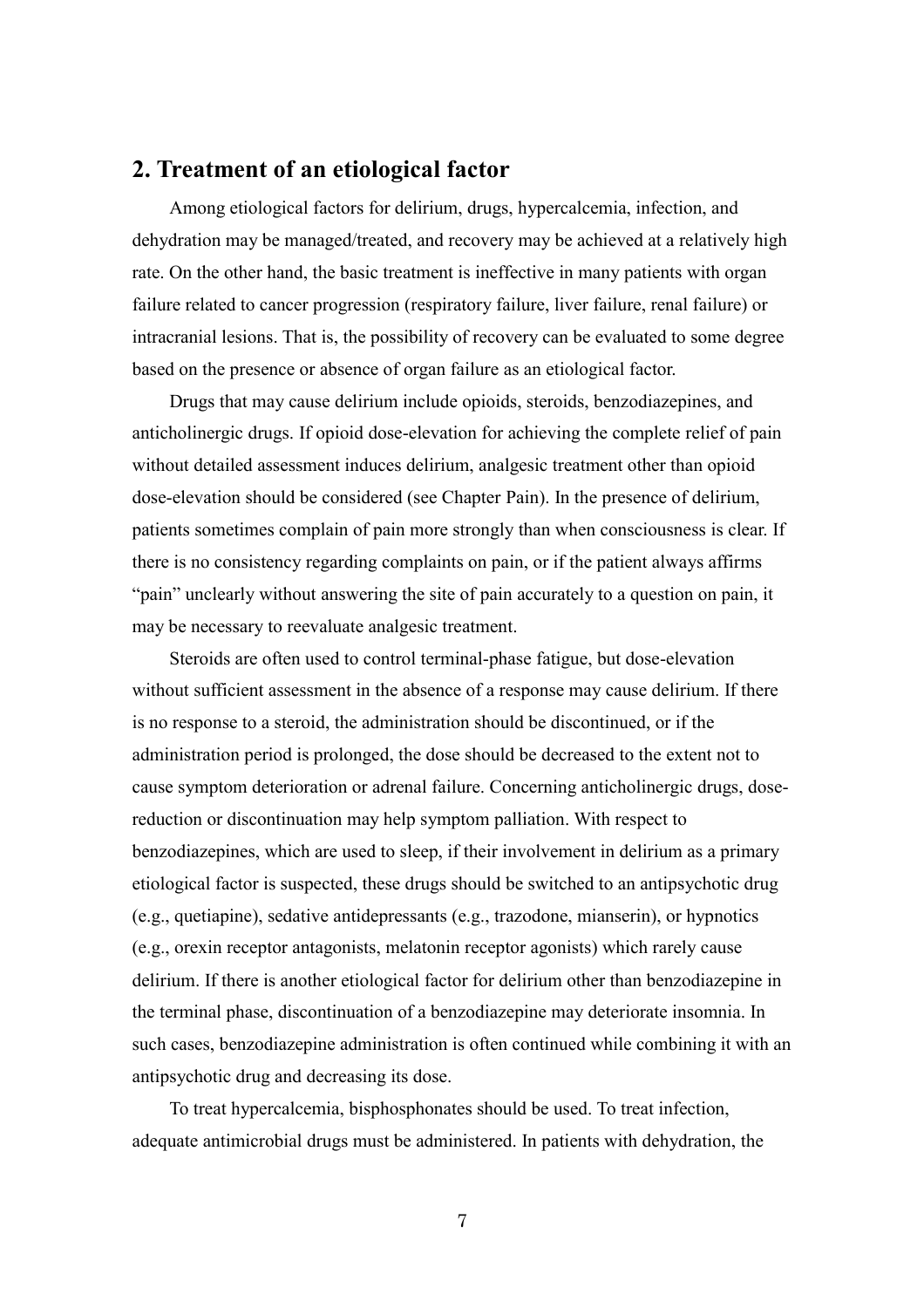fluid infusion should be performed while confirming the absence of an increase in the pleural fluid or ascites.

The contents of such causal treatment depend on individual patients' goals of treatment. A decision should be made through discussion/consultation by multidisciplinary staff as much as possible. For example, in patients in whom infection is considered to be an etiological factor and those with a limited life expectancy, no criteria for examinations to diagnose infection, the identification of causative bacteria, use of antimicrobial drugs, and drainage have been established; therefore, individualized evaluation is required.

# **Establishment of the goal of treatment**

In patients with delirium related to organ damage or those with unfavorable general conditions, it is often difficult to achieve complete recovery from delirium. In impending death phase, clouding of consciousness is a part of the natural course toward death. In such cases, it is important to establish the goal of treatment individually in each patient.

Symptoms of delirium to be relieved should be clarified, and the goal of treatment should be established. Irritation/agitation, sleep disturbance at night, and hallucination/delusion are clinically problematic in many cases. To control these symptoms, the goal of treatment should be individually established: for example, irritation/agitation are reduced so that resting in bed may be maintained; sleep at night is targeted; visual hallucination, if it is not stressful for patients, may not be targeted.

As drugs with sedative actions are used for drug therapy for delirium, it is sometimes difficult to reconcile communication abilities, such as the patient's talk with his/her family, with symptom relief as the result of treatment. Therefore, the goal of treatment should be established while keeping a balance between the relief of symptoms (irritation/agitation, insomnia) and treatment-related demerits (inability to talk with the patient's family). In patients with difficult hyperactive delirium characterized by irritation/agitation, sleep disturbance at night, and hallucination/delusion, securing sleep at night is initially targeted, followed by the relief of irritation/agitation. Lastly, the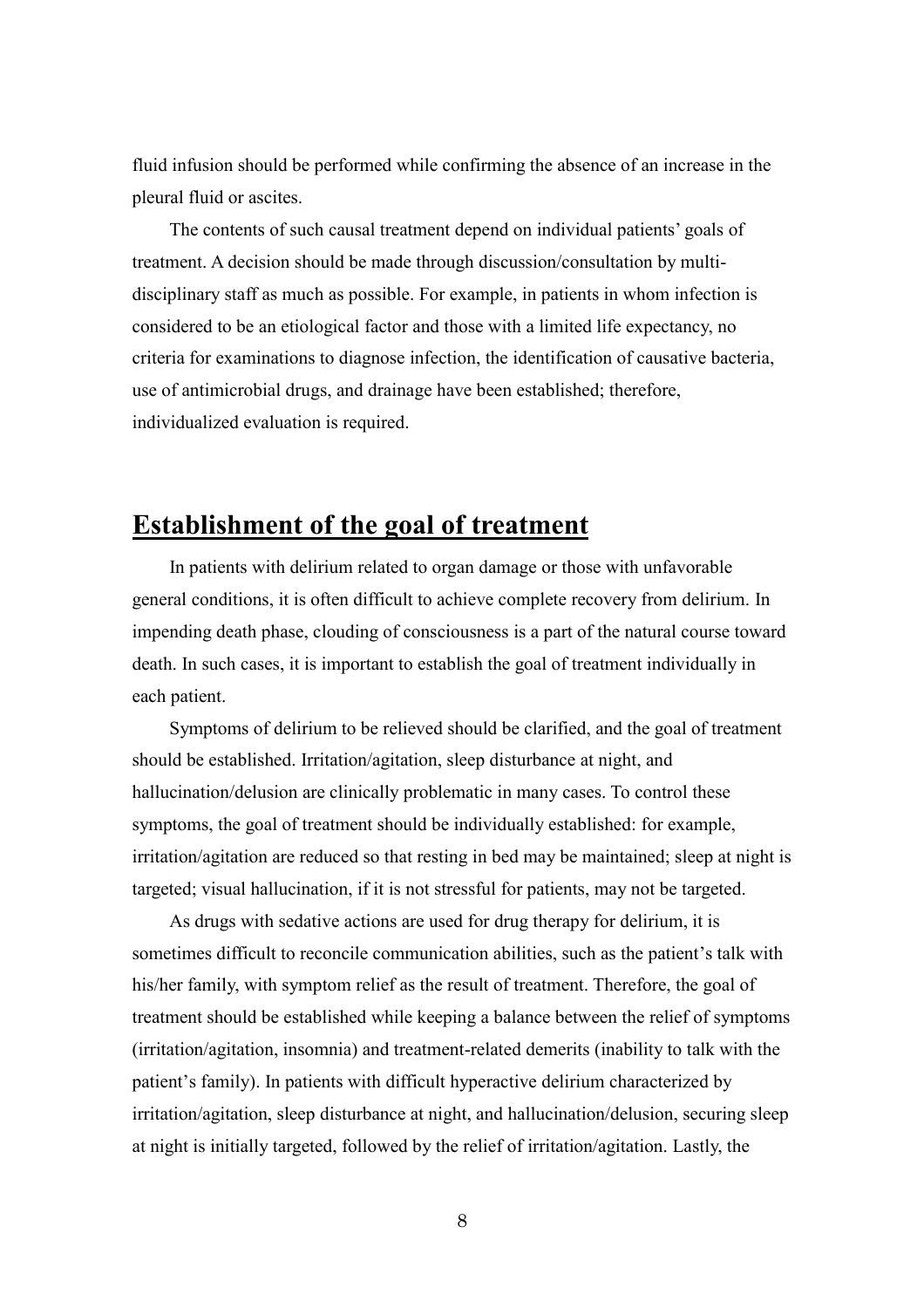treatment of hallucination/delusion is targeted.

# **Alleviation of factors involved in delirium deterioration and care**

### **1. Physical factors**

Physical discomfort may deteriorate delirium in patients with advanced cancer. In addition to the management of pain or dyspnea, attention should be particularly paid to fever, fecal impaction, and urinary retention. To treat fever, the administration of an antipyretic or cooling should be performed. To control fecal impaction and urinary retention, the patients' gestures that suggest urination or fecal impaction should be carefully examined. Urinary retention should be confirmed using ultrasonography or by checking the unnatural protrusion of the lower abdomen in comparison with the pubic bone. Rectal examination confirms fecal impaction.

Treatment requiring body movement restriction is also an important factor that deteriorates delirium. Continuous drip infusion at night inhibits patient motions, promoting the appearance of delirium. Besides, sleep is affected due to frequent urination related to fluid infusion or venous route replacement. Therefore, if the fluid infusion is necessary, it should be performed during the daytime. It is also useful to minimize routes/drains.

# **2. Environmental/psychosocial factors**

In the treatment of delirium, an environmental arrangement is important. In particular, it is suggested that the use of antipsychotic drugs for mild to moderate delirium shortens the prognosis without relieving symptoms. "Antipsychotic drug administration in the absence of environmental arrangement" is not adequate.

The goal of the environmental arrangement is to reduce/remove factors promoting the onset of delirium as potently as possible. For the management of sensory deprivation, sensory stimuli should be improved through friendly environmental stimuli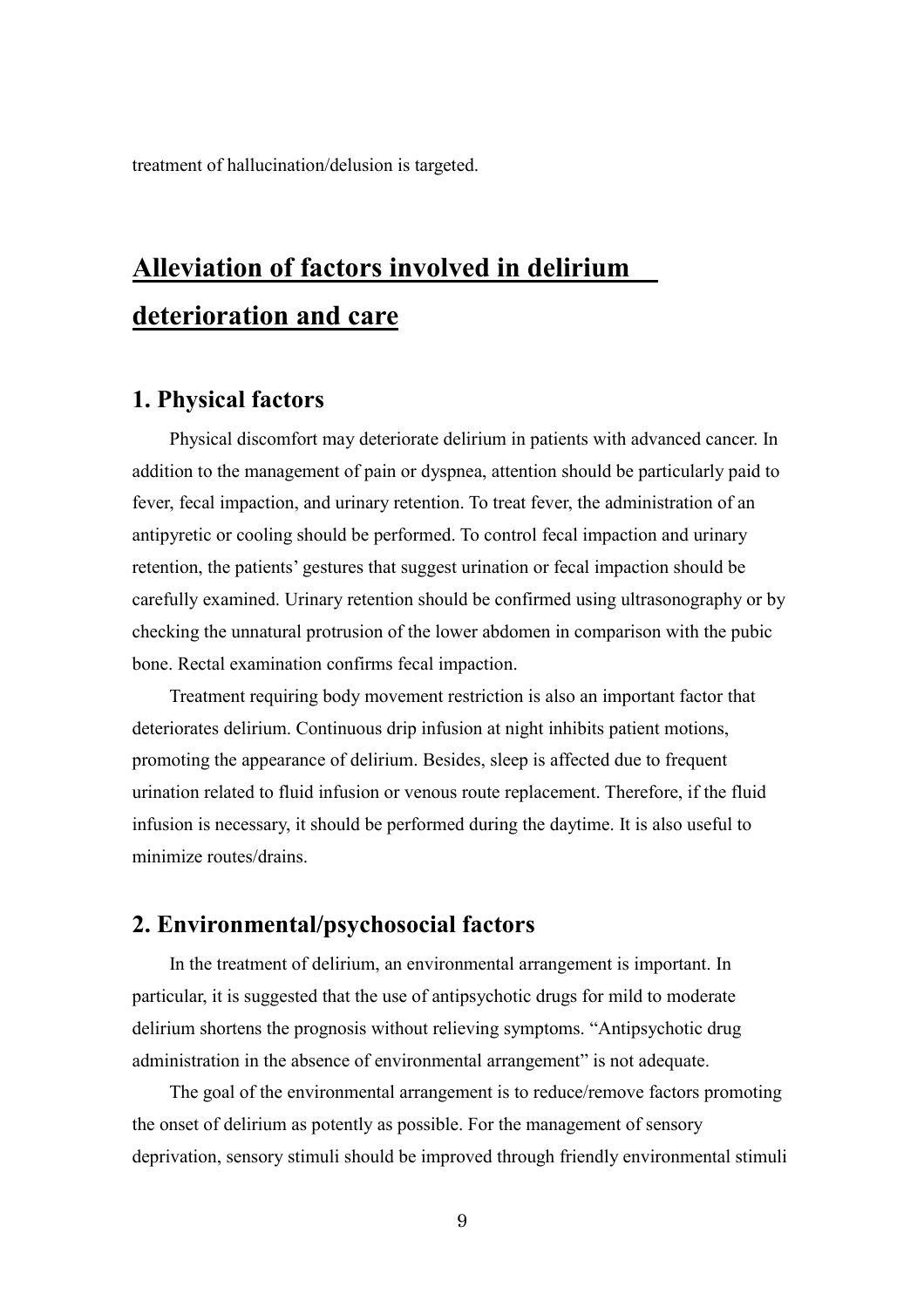at an adequate level and the use of eyeglasses or hearing aids. For example, a dim light is put on at night to facilitate peripheral orientation, a calendar or clock is placed at a visible place so that the time sense may be maintained, and objects that have been used at home are placed to arrange a friendly environment. It is also useful to reassure the patient through frequent contact with the patient's family or familiar medical staff.

# **Medical treatment for delirium**

# **1. Antipsychotic monotherapy**

Initially, antipsychotic monotherapy should be performed for 1 to 3 days, and its efficacy should be evaluated.

#### **a. Cases in which oral administration is possible**

Low-dose quetiapine (10 to 50 mg/day) or risperidone (0.5 to 2.0 mg/day) is routinely used. If there is no adverse reaction in the process of dose-elevation, their doses may be increased to 100 to 200 mg/day and 3 to 5 mg/day, respectively. Olanzapine at 2.5 to 10 mg/day is also available.

#### **b. Cases in which oral administration is impossible**

The drip infusion or subcutaneous injection of haloperidol at 1.25 to 5 mg/day is most commonly used. This drug at 1.25 to 5 mg should be administered 1 to 3 times a day, and as an additional dose on agitation. There is no consensus for the further effects of haloperidol over 15 (to 20) mg/day; in clinical practice, such efficacy is rarely observed. As adverse reactions, extrapyramidal symptoms, such as akathisia and dystonia, which are extremely uncomfortable, appear 1 to 2 weeks after the start of administration in many cases; therefore, attention to adverse reactions should be continuously paid.

When sleep at night is preferentially targeted in the terminal phase, promethazine is combined with haloperidol in some cases. For example, haloperidol at 2.5 mg and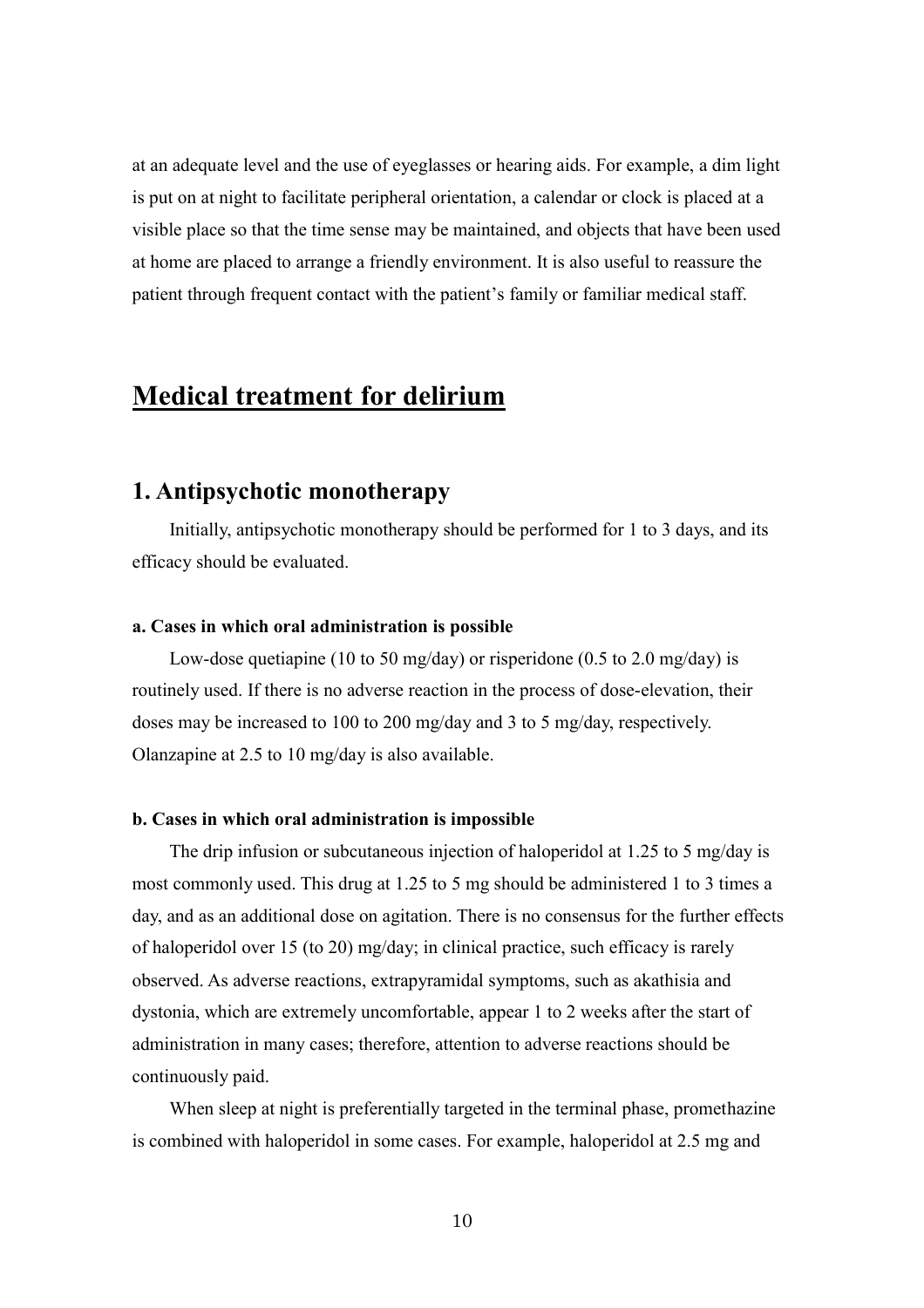promethazine at 12.5 to 25 mg are intravenously infused or subcutaneously injected. These drugs exhibit sedative actions mediated by antihistaminic actions, facilitating falling asleep in comparison with a single administration of haloperidol. However, anticholinergic actions are simultaneously present, and they may cause delirium. Therefore, if possible, the administration period should be shortened. If administration deteriorates delirium, it should be discontinued.

If it is necessary to get enough sleep more accurately than co-administration of promethazine, benzodiazepines should be combined. As benzodiazepines may also deteriorate delirium, the administration period should be shortened if possible. If administration deteriorates delirium, it should be discontinued.

# **2. Pharmacological management when antipsychotic drugs are not effective**

If there is no response to a firstly administered antipsychotic drug (insomnia, no alleviation of irritation/agitation), a drug that exhibits sedative effects through a different pharmacological action should be concomitantly used. That is, a benzodiazepine should be combined with an antipsychotic drug, or the latter should be switched to another antipsychotic drug with more potent sedative actions.

#### **a. Cases in which oral administration is possible**

If oral administration is possible, an antipsychotic drug should be changed or combined with another antipsychotic drug, or an antipsychotic drug should be combined with benzodiazepines, orexin receptor antagonists, or melatonin receptor agonists. Sedative antidepressants (trazodone, mianserin), which exhibit sedative effects and weak anticholinergic actions, are also used.

#### **b. Cases in which oral administration is impossible**

As the most frequent method, after establishing the dose of haloperidol as a minimum at which effects are obtained (for example, if there is no change despite doseelevation (to 10 mg/day) after the partial effects of haloperidol at 2.5 mg/day are obtained, the dose should be decreased to 2.5 mg/day), benzodiazepines should be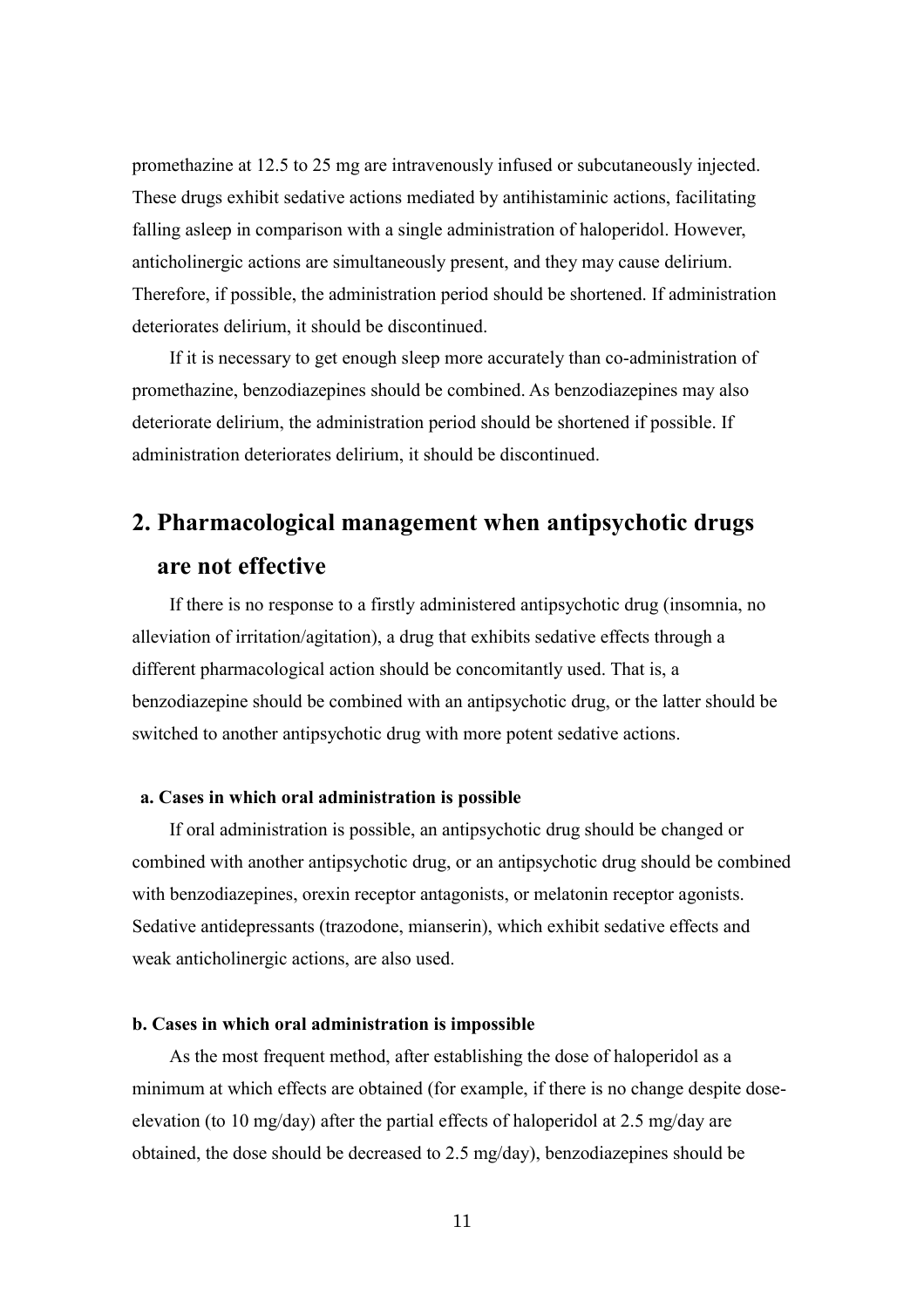concomitantly used as a drug that exhibits sedative effects through a different pharmacological action. Benzodiazepines should be intravenously infused or subcutaneously injected at night or specific intervals in the presence of marked symptoms of delirium during the daytime so that patients may get enough sleep. In many patients with delirium, the intermittent administration of benzodiazepines in addition to a specific dose of haloperidol facilitates sleep at night, relieving irritation/agitation during the daytime. However, if delirium after awakening is repeated despite sleep through the drip infusion of these drugs, continuous sedation should be considered.

As other options, the drip infusion of chlorpromazine can be selected. The anticholinergic actions of this drug are more potent than those of haloperidol; therefore, the use of this drug for the treatment of delirium is less frequent than that of haloperidol. However, chlorpromazine exhibits sedative effects, and it is used when there is no sufficient response to haloperidol, or when treatment with haloperidol is difficult due to extrapyramidal symptoms as adverse reactions. In such cases, chlorpromazine administration should be started at a low dose (5 to 10 mg/day).

Drugs that can be injected include levomepromazine. This drug exhibits potent anticholinergic actions and may deteriorate delirium or decrease blood pressure. However, it is sometimes used as a drug for delirium or a sedative.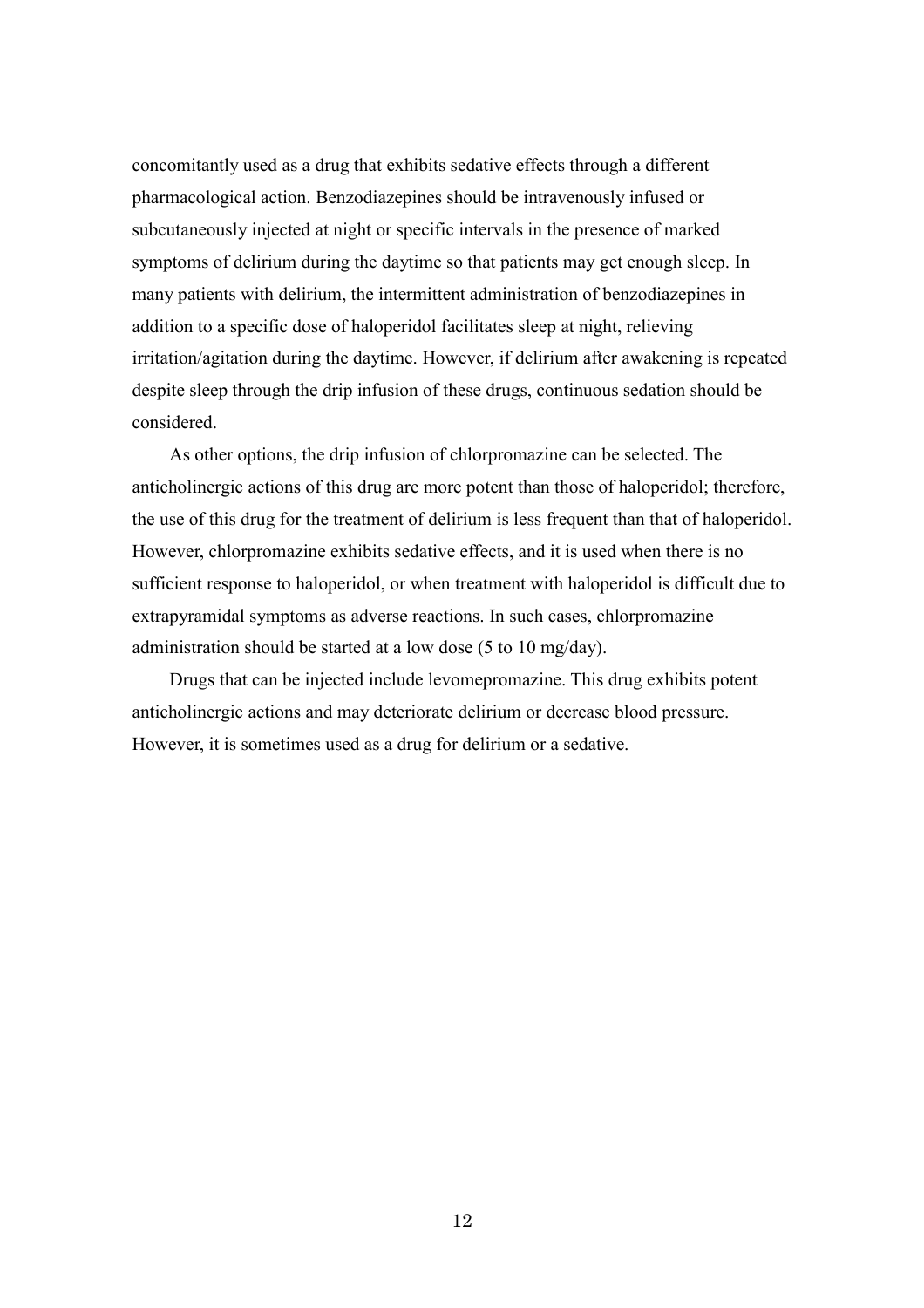# **Dyspnea**

# **Outline** (Table 1)

In addition to delirium, dyspnea accounts for the greater portion of refractory symptoms. From the viewpoint of refractory symptoms, it refers to dyspnea at rest (not dyspnea on movement). In many cases, hypoxemia is observed.

Treatment following some etiological factors for dyspnea may be the most effective method that contributes to dyspnea relief. Therefore, it is necessary to evaluate the etiology of dyspnea. Relatively frequent etiological factors include enlargement of primary/metastatic lung tumors, carcinomatous lymphangiomatosis, pleural effusion, pneumonia, ascites- or hepatomegaly-related diaphragmatic movement limitation, and heart failure. Other etiological factors include stenosis of the airway, superior vena cava syndrome, pericardial fluid, pulmonary embolism, phrenic nerve paralysis, pneumothorax, anemia, metabolic acidosis, and pleural dissemination-/thoracic wall infiltration-related movement restriction of the thorax. Furthermore, dyspnea associated with systemic-weakness-related fatigue of the respiratory muscle may occur even when there is no local etiology in the chest. In many patients with advanced cancer, several etiological factors contribute to dyspnea. Etiological factors can be often evaluated based on medical history, previous imaging findings, and physical findings. However, examinations to identify an etiology should be considered following patients' wishes or conditions.

Dyspnea in terminally ill patients is complicated by hypoxemia as a type of organ failure in many cases, making complete symptom relief difficult. The goal of treatment should be established for individual patients, considering the balance between maintenance of consciousness or communication and symptom relief. Concerning care, non-pharmacological management, such as wind application to the face and comfortable posture arrangement, should be performed. For pharmacological management, opioids are primarily used. If oral administration is impossible, they may be administered by continuous subcutaneous infusion. Low-dose opioids are effective in many cases, but, if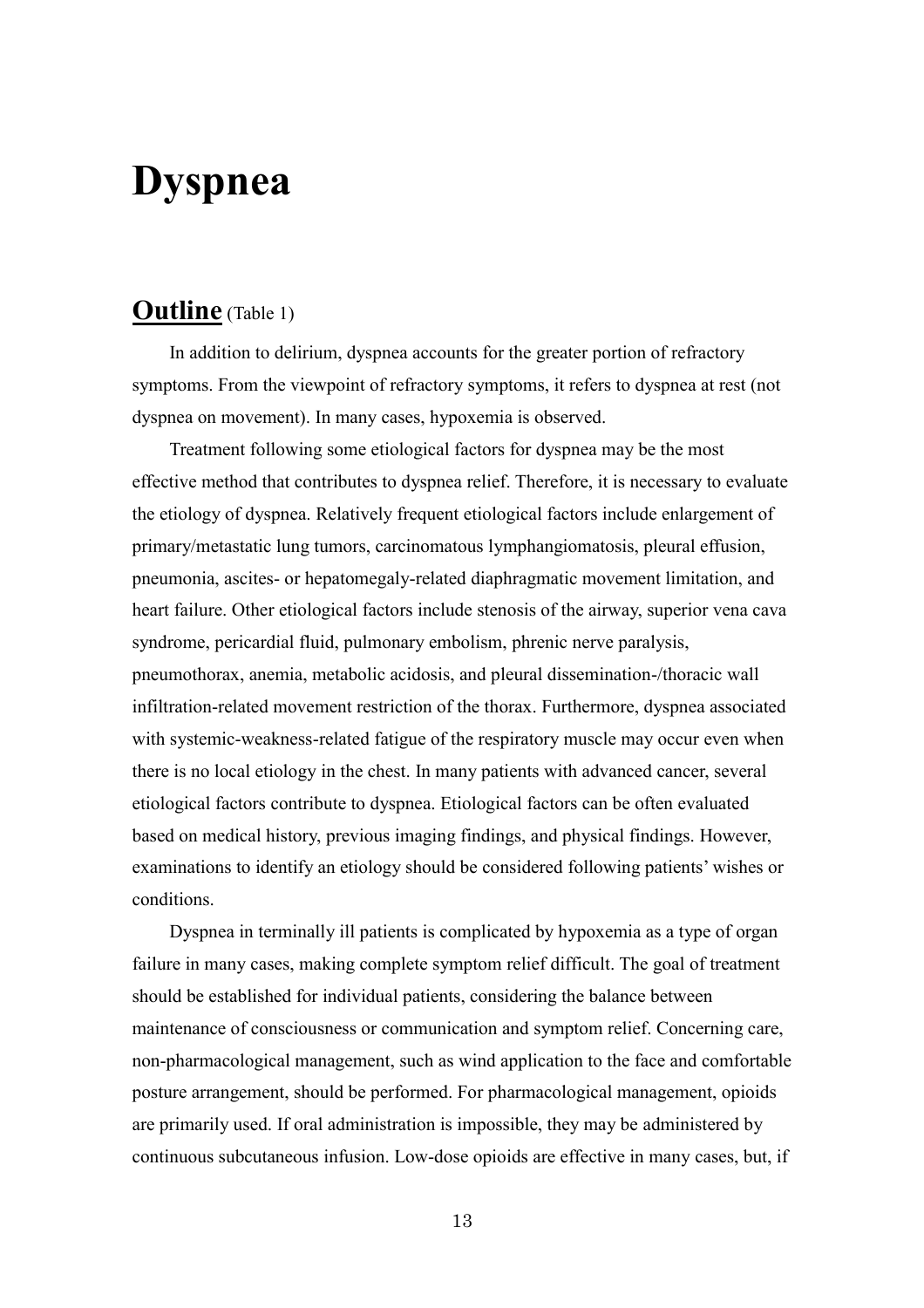their effects are insufficient, the following options may be selected: 1) the dose of an opioid is increased within a permissible range at which there may be no adverse reaction, 2) an opioid is switched to another opioid, and 3) low-dose midazolam is combined with an opioid. In any case, the dose should be titrated so that the goal established with the patient may be achieved following distress.

The contents to be reviewed in patients with difficult dyspnea are shown in Table 2, although all are not listed.

|                | Points                                            | Management cases                                      |  |
|----------------|---------------------------------------------------|-------------------------------------------------------|--|
| Identification | Identification of an                              | The etiology of dyspnea should be clarified based     |  |
| of an          | etiological factor                                | on medical history, previous imaging findings, and    |  |
| etiological    |                                                   | physical findings.                                    |  |
| factor and     | Treatment for                                     | Pleural effusion, ascites, heart failure, stenosis of |  |
| treatment      | etiological factors that                          | the airway, superior vena cava syndrome, and          |  |
|                | can be treated                                    | pericardial fluid.                                    |  |
| Establishment  | The goal of treatment                             | The realistic goal of treatment should be             |  |
| of the goal of | should be established.                            | established with the patient by sharing the fact that |  |
| treatment      | it is sometimes difficult to achieve the complete |                                                       |  |
|                |                                                   | relief of distress at the terminal phase.             |  |
|                |                                                   | The balance between the level of consciousness or     |  |
|                |                                                   | communication and symptom relief should be            |  |
|                |                                                   | considered.                                           |  |
| Alleviation of | Care for physical                                 | Dyspnea-relieving postures should be arranged,        |  |
| factors        | factors                                           | and environmental adjustment (room                    |  |
| involved in    |                                                   | temperature/airflow) should be promoted.              |  |
| distress       |                                                   | Reduction of excessive fluid infusion should be       |  |
| deterioration  |                                                   | considered.                                           |  |
| and care       | Care for psychosocial                             | Psychosocial support, especially the management       |  |
|                | factors                                           | of anxiety, should be performed.                      |  |
|                |                                                   | Sleep at night should be secured.                     |  |
| Medical        | Pharmacological                                   | An opioid should be continuously administered.        |  |
| treatment      | management                                        | It should be combined with an anxiolytic drug         |  |
|                |                                                   | (including midazolam).                                |  |
|                | Treatment other than                              | Oxygen should be administered to treat                |  |
|                | pharmacological                                   | hypoxemia.                                            |  |
|                | management                                        |                                                       |  |

**Table 1 Outline of dyspnea treatment**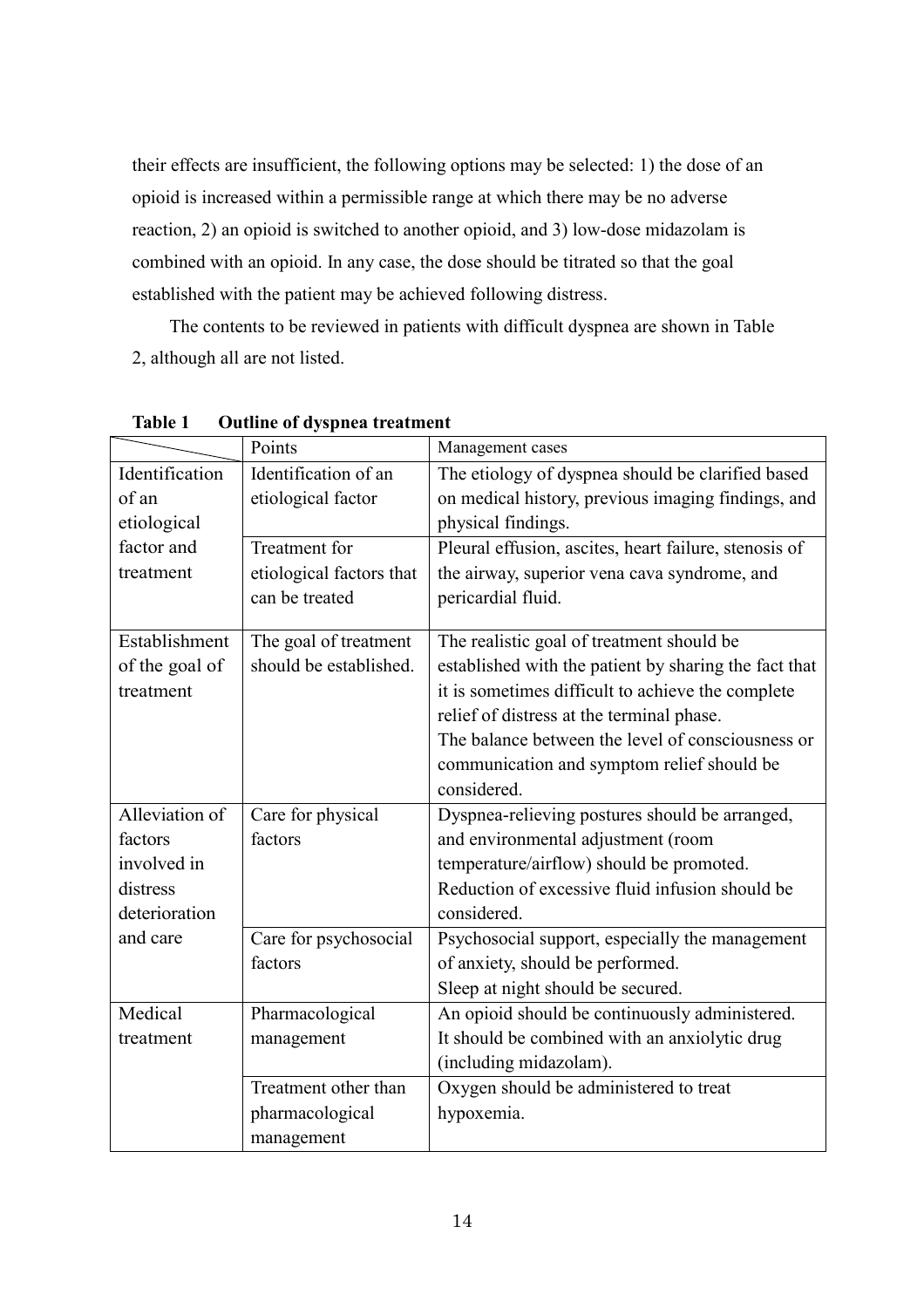### **Table 2. Contents to be reviewed in patients with difficult dyspnea**

#### **Identification of an etiological factor and treatment**

-Etiological factors should be estimated, and the etiological factors that can be treated should be reviewed.

-Attention should be paid to etiological factors of which the outcome may depend on treatment, such as pleural effusion, ascites, heart failure, stenosis of the airway, superior vena cava syndrome, and pericardial fluid.

-Steroid therapy should be considered in patients with enlargement of primary/metastatic lung tumors, carcinomatous lymphangiomatosis, stenosis of the airway, or superior vena cava syndrome.

### **Establishment of the goal of treatment**

-A realistic goal should be established with the patient, sharing the difficulty of targeting the complete relief of dyspnea.

-If the relief of dyspnea is not compatible with the maintenance of consciousness or communication, the physician should consult the patient concerning the patient's priority.

### **Alleviation of factors involved in distress deterioration and care**

-Dyspnea-relieving postures should be arranged, and environmental adjustment (slightly low room temperature, airflow to the face) should be performed.

-If the fluid infusion is excessively provided, volume-reduction should be considered.

-Psychosocial support, especially the management of anxiety, should be performed.

-Sleep at night should be secured.

### **Medical treatment**

-Opioids (primarily, morphine) should be used. If oral administration is impossible, they may be administered by continuous subcutaneous infusion.

-When adding the continuous infusion of morphine in patients receiving high-dose fentanyl patches for analgesia, it should be considered that the 1-hour volume of continuously infused morphine as an additional dose may be insufficient as the dose of a rescue dose on dyspnea. In contrast, if a rescue dose is established based on the total dosage of fentanyl patches and morphine as an additional dose, it may be too high; therefore, caution is needed.

-If the effects of low-dose opioids are insufficient, the following options may be selected: 1) the dose of an opioid is further increased within a permissible range at which there may be no drowsiness, 2) an opioid is switched to another opioid, and 3) morphine is combined with a lowdose benzodiazepine anxiolytic drug (midazolam) to relieve symptoms.

-If opioid-related neurotoxicity (delirium, myoclonus) is observed, the dose of an opioid should not be increased.

-If hypoxemia is present, oxygen should be administered.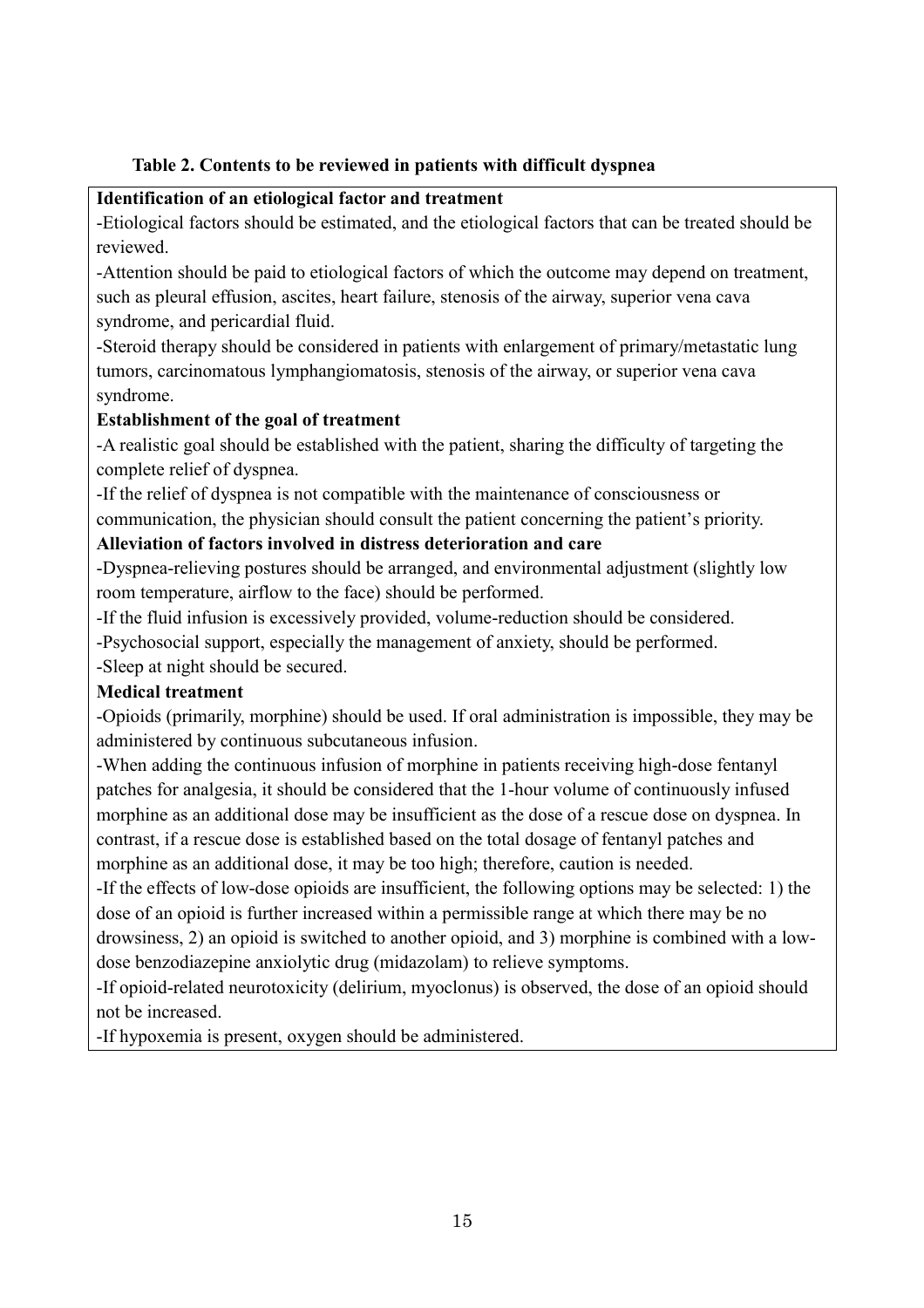# **Identification of an etiological factor and treatment**

### **1. Identification of an etiological factor**

Dyspnea is a relatively frequent symptom in advanced cancer patients. From the viewpoint of a refractory symptom, it refers to dyspnea at rest, and it is complicated by hypoxemia in many cases. Treatment following some etiological factors for dyspnea may be the most effective method that contributes to dyspnea relief. That is, to regard dyspnea as refractory, it is necessary to evaluate the etiology of dyspnea (Table 3).

Etiological factors are classified into those directly related to cancer and those that are not related to cancer, and into intra- and extra-thoracic factors (Table 3). Besides, even if there is no local intra- or extra-thoracic lesion, systemic-weakness-related fatigue of the respiratory muscle may induce dyspnea. In particular, several etiological factors often causes dyspnea in terminal cancer patients.

The etiology of dyspnea can be evaluated based on medical history, previous imaging findings, and physical findings on dyspnea. For example, etiological factors, such as enlargement of primary/metastatic lung tumors and carcinomatous lymphangiomatosis, can be estimated from previous imaging findings and gradually progressing dyspnea, even though there is a possibility that other factors may be present. In the presence of pleural effusion, the reduction/loss of unilateral respiratory sounds are detected on auscultation, and a definitive diagnosis can be made using ultrasonography. Pneumonia can be evaluated based on symptoms, such as an infectionrelated increase in the sputum volume and fever, auscultation findings, and hematological data. Ascites-/hepatomegaly-related compression can be confirmed by palpating ascites or a swollen liver on physical examination. Heart failure can be evaluated based on a history of heart failure, auscultation findings (crackles), imaging findings suggestive of cardiac hypertrophy, and the deterioration of edema. Stenosis of the airway can be evaluated based on the presence of a lesion that may induce stenosis on previous imaging and deterioration of stenotic sounds. Superior vena cava syndrome can be evaluated based on the presence of a lesion that may compress the superior vena cava on previous imaging and deterioration of upper limb/facial edema. Pericardial fluid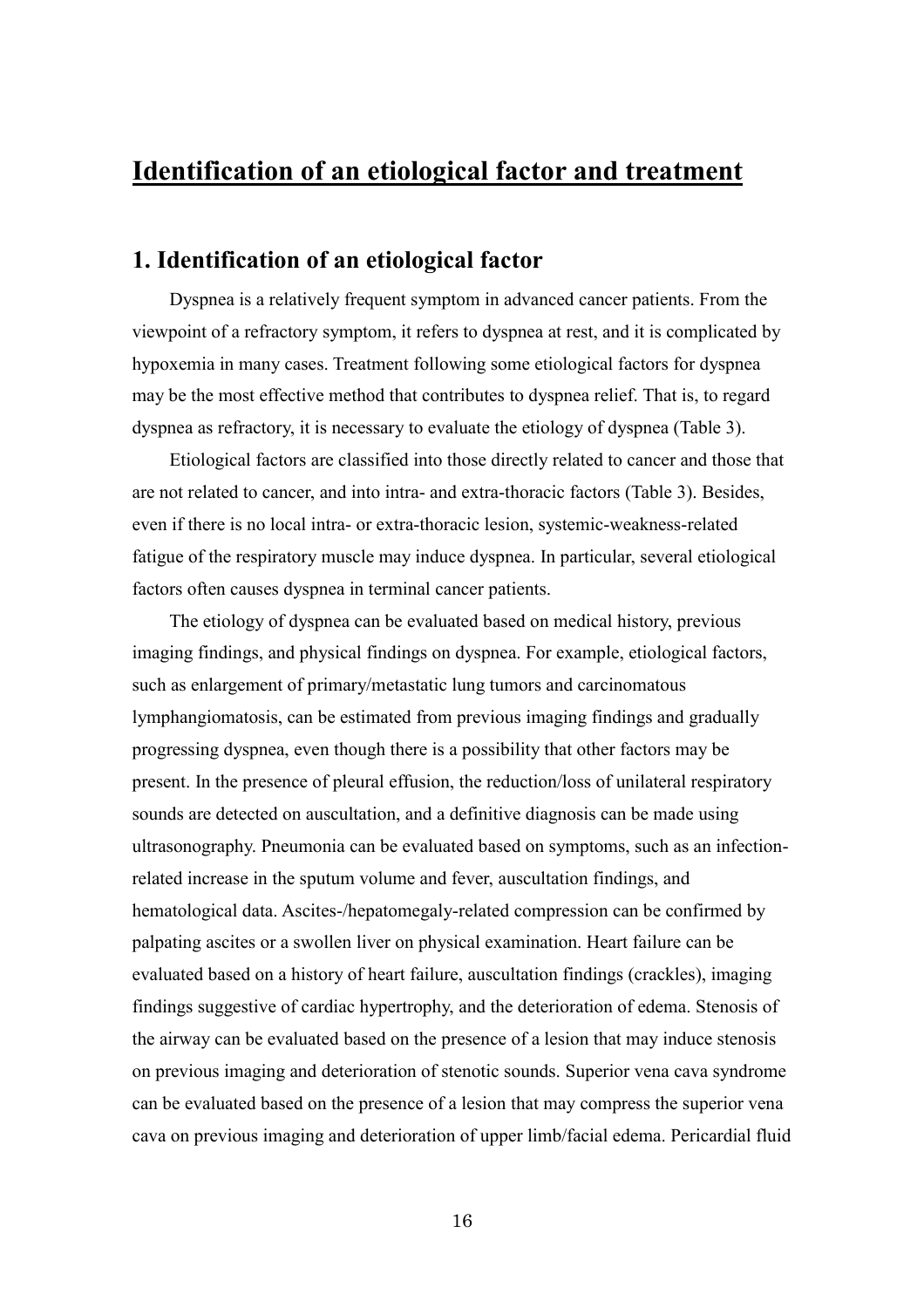|             | Etiological factor                     |                                     |
|-------------|----------------------------------------|-------------------------------------|
|             |                                        | Etiology-based treatment            |
| Relatively  | Enlargement of primary/metastatic lung | Steroids                            |
| frequent    | tumors                                 |                                     |
| etiological | Carcinomatous lymphangiomatosis        | Steroids                            |
| factors     | Pleural effusion                       | Drainage of pleural effusion        |
|             | Pneumonia                              | Antimicrobial drug administration   |
|             | Ascites-related diaphragmatic          | Drainage of ascites                 |
|             | movement limitation                    |                                     |
|             | Hepatomegaly-related                   |                                     |
|             | diaphragmatic movement limitation      |                                     |
|             | Heart failure                          | Treatment of heart failure (such as |
|             | Systemic weakness-related fatigue of   | diuretics)                          |
|             | the respiratory muscle                 |                                     |
| Others      | Stenosis of the airway                 | Steroids, Stenting, radiotherapy    |
|             | (trachea/bronchus)                     |                                     |
|             | Superior vena cava syndrome            | Steroids, Stenting, radiotherapy    |
|             | Pericardial fluid                      | Drainage of pericardial fluid       |
|             | Pulmonary embolism                     | Anticoagulant therapy               |
|             | Phrenic nerve paralysis                |                                     |
|             | Pneumothorax                           | Intrathoracic deaeration            |
|             | Anemia                                 | Erythrocyte transfusion             |
|             | Metabolic acidosis                     |                                     |
|             | Pleural dissemination-/thoracic wall   |                                     |
|             | infiltration-related movement          |                                     |
|             | disturbance of the thorax              |                                     |
|             | Exacerbation of underlying respiratory | <b>Bronchodilators</b>              |
|             | diseases (COPD, bronchial asthma)      |                                     |

# **Table 3 Primary etiological factors for dyspnea in cancer patients and etiology-**

## **based treatment**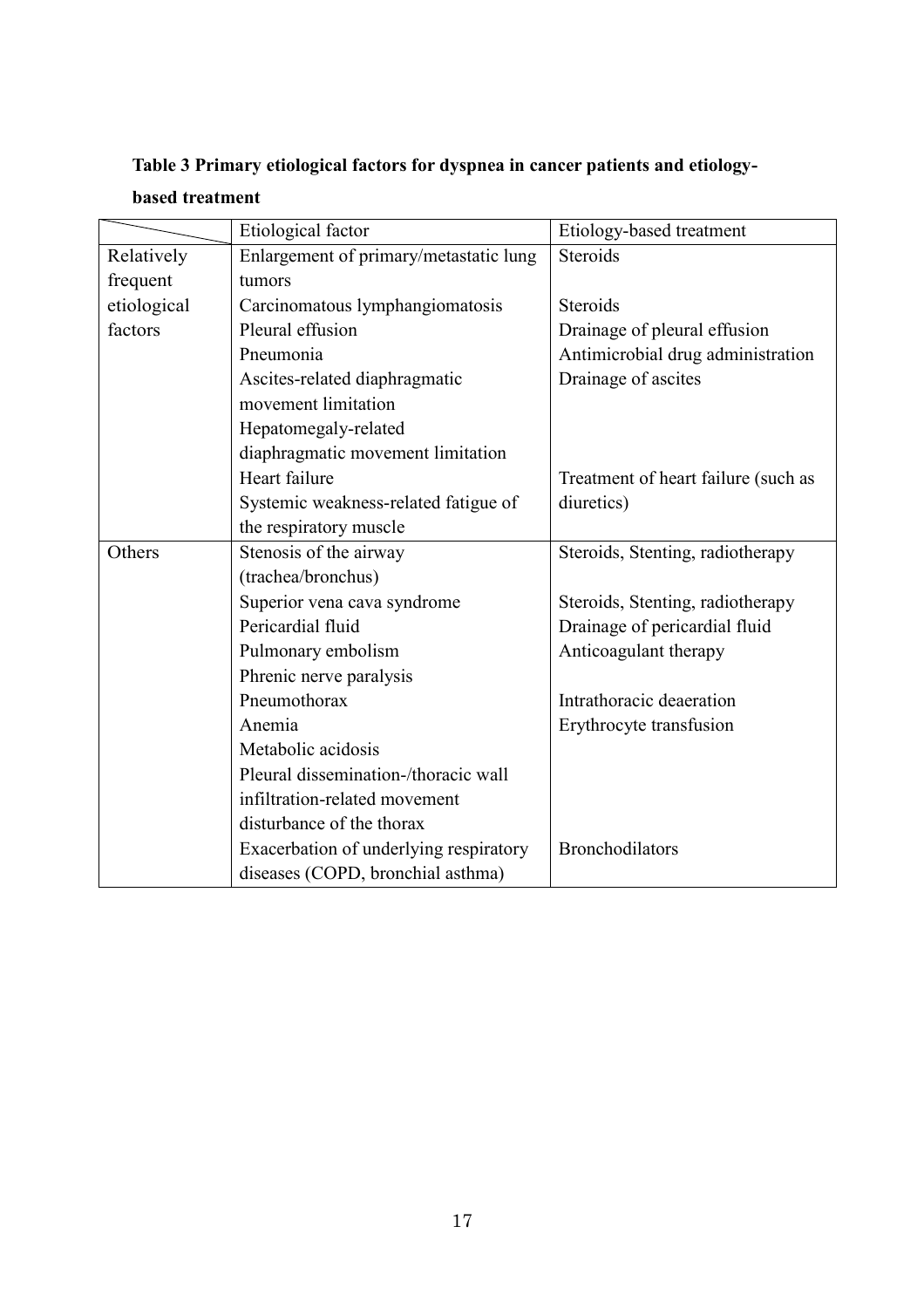is identified based on medical history or imaging findings in some cases, but a definitive diagnosis should be made using echocardiography if there is no other etiological factor. Pulmonary embolism should be suspected if rapid dyspnea and hypoxemia occur. Bilateral phrenic nerve paralysis is related to transverse palsy of the cervical spinal cord, but its incidence is low. In the presence of pneumothorax, the reduction/loss of unilateral respiratory sounds are detected on auscultation, and pneumothorax can be definitively diagnosed using imaging procedures. Anemia is definitively diagnosed based on hematological data. Dyspnea related to metabolic acidosis essentially refers to tachypnea (an increase in respiratory movement requirement) associated with renal-failure-related acidosis compensation. Pleural dissemination-/thoracic wall infiltration-related movement restriction of the thorax is diagnosed based on previous imaging and visual inspection findings.

Thus, the etiology of dyspnea can be estimated to some degree based on the clinical course, but it is often difficult to evaluate whether a new condition of dyspnea occurred during the clinical course (e.g., carcinomatous lymphangiomatosis may have deteriorated, but the volume of pleural effusion may also have increased). The extent of etiology investigation should be reviewed, considering the following points: the presence of treatment for the estimated etiology of dyspnea, patient wishes, and examination/treatment tolerability of the general condition.

## **2. Treatment for etiological factors**

There are etiology-based treatments for some factors for dyspnea (Table 3). Of course, if the effects of anticancer treatment are expected, its indication should be examined. The invasiveness of treatment varies among patients, and the extent of causal treatment depends on the goal of treatment in individual patients. The expected merits of treatment (a sufficient time to obtain therapeutic effects, treatment tolerability) should be sufficiently considered following the prognosis or general condition after understanding the patient's wishes through multidisciplinary discussion as much as possible.

After performing treatment for respective etiological factors, whether the expected effects of treatment were obtained should be sufficiently assessed, and, if there is no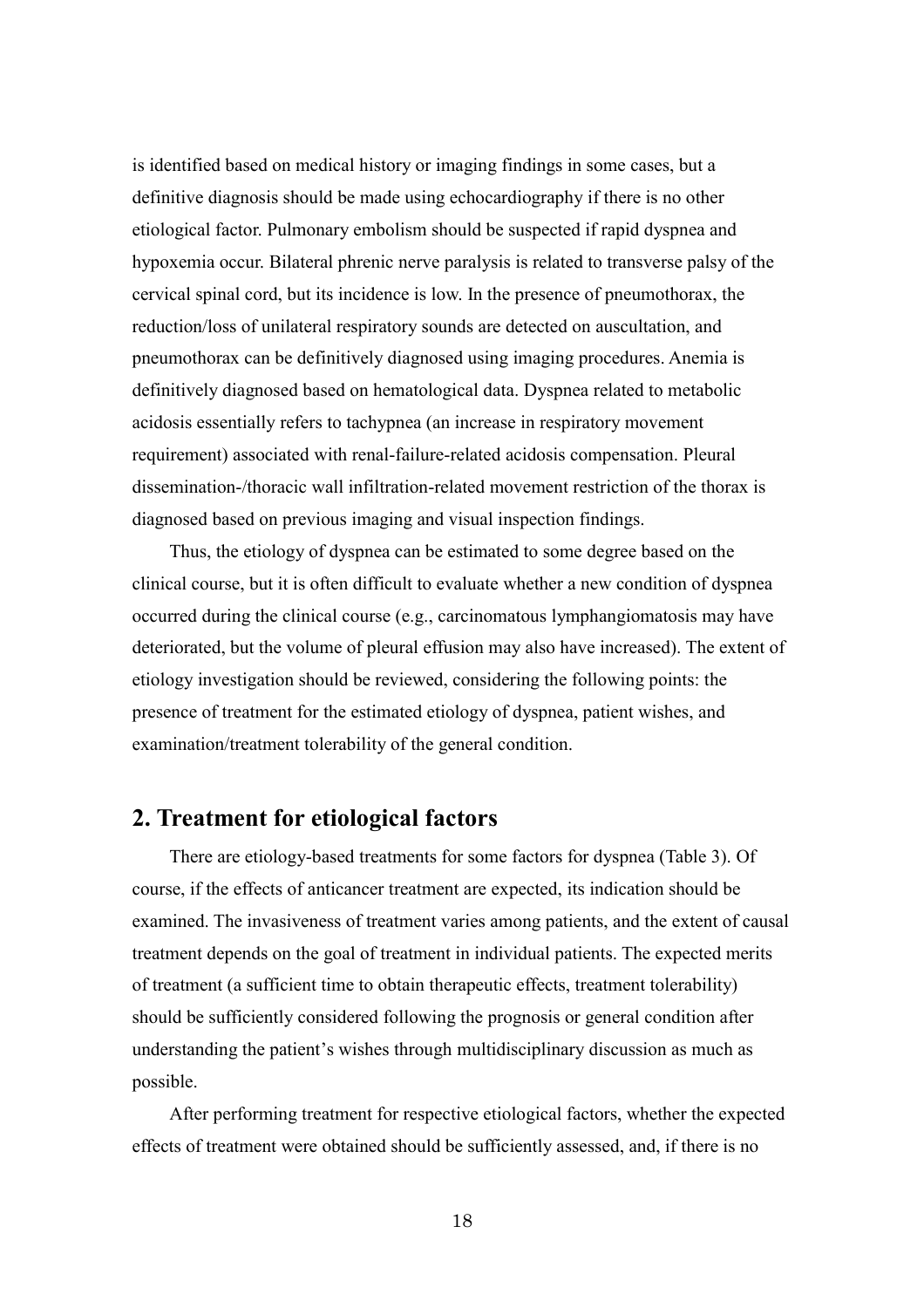response, continuing the treatment without a reconsideration of medical indication must be avoided.

Minimally invasive, effective treatments include steroid therapy for enlargement of primary/metastatic tumors, carcinomatous lymphangiomatosis, stenosis of the airway, and superior vena cava syndrome, drainage of pleural effusion, drainage of ascites, and diuretics for heart failure. To patients with difficult dyspnea, steroids at a moderate or high dose should be administered, and their effects should be confirmed (e.g., betamethasone at 4 to 8 mg/day is administered for 3 to 7 days, and its effects are evaluated). Steroids may induce adverse events such as delirium; therefore, if there is no response, the dose should be decreased, or the administration should be discontinued. In the case of long-term administration of steroids, the dose should be carefully and gradually decreased to the extent not to cause symptom deterioration or adrenal failure.

# **Establishment of the goal of treatment**

In the presence of hypoxemia, it is difficult to achieve the complete relief of dyspnea especially when the patient move in many cases. It is important to share the goal of palliative care with patients. The administration of drugs, such as opioids and benzodiazepines, may induce drowsiness regardless of the physicians' intention, and relief of distress with these drugs is not compatible with thinking or communication abilities in some cases. Some patients wish the relief of dyspnea should be prioritized even if drowsiness is increased, but others wish clear consciousness without drowsiness should be prioritized even if dyspnea is present. It is important to individually discuss the goal of treatment regarding the permissible range of drowsiness and priority with patients. For example, "wish to sleep well without feeling dyspnea at night, but stay up to talk despite mild dyspnea during the daytime" or "drowsiness can be tolerable if dyspnea is relieved".

In particular, drowsiness is not always induced by drugs (opioids, benzodiazepines) in the terminal phase, and it may reflect a reduction in consciousness related to the natural course before death. Health care professionals should establish the goal of treatment while recognizing the patient's clinical phase.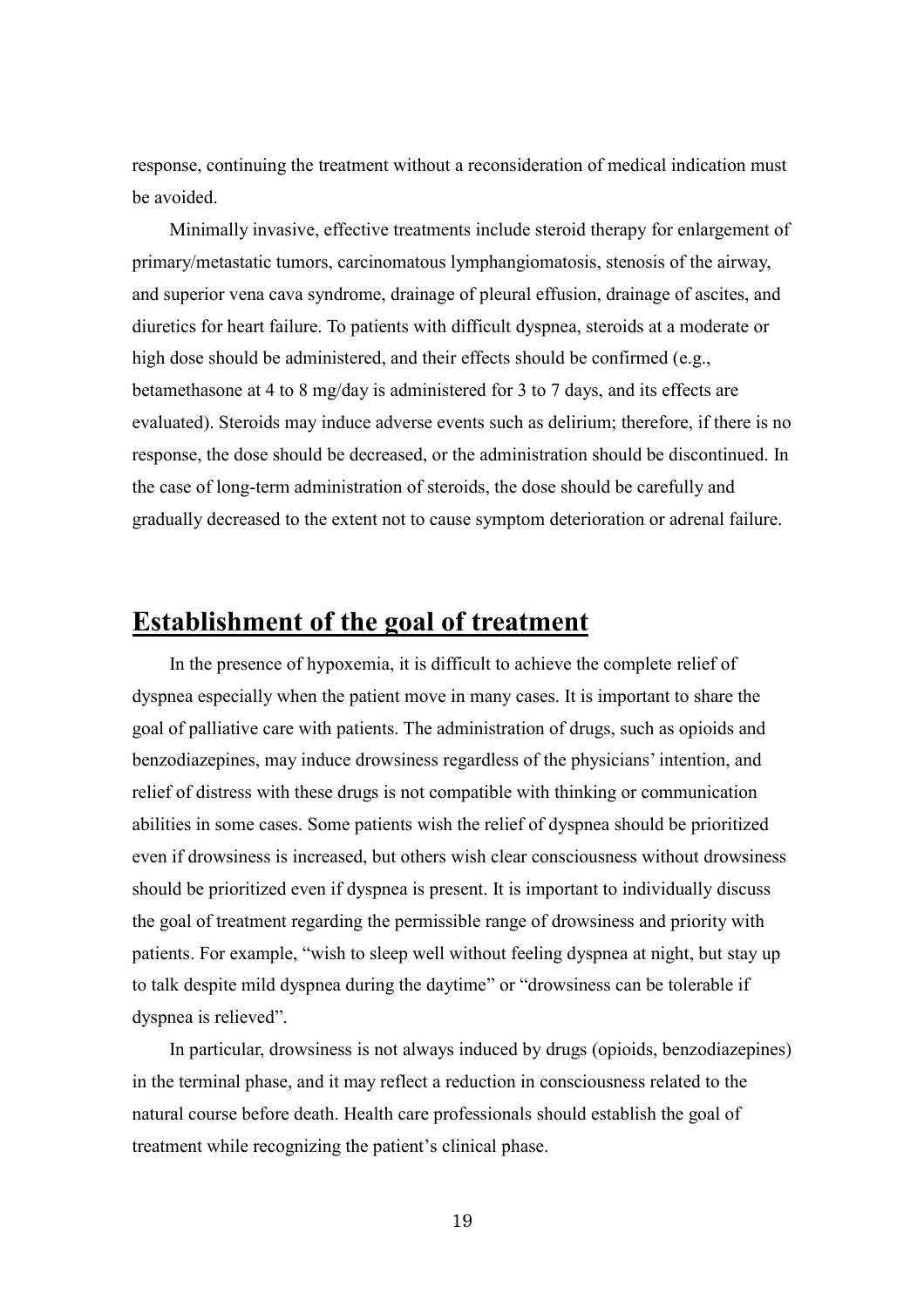# **Alleviation of factors involved in dyspnea deterioration and care**

# **1. Physical factors**

Posture should be arranged so that patients may not feel dyspnea. Patients may not feel dyspnea in a lateral position rather than a supine position, and many patients prefer slight head elevation (a sitting position).

Patients with dyspnea tend to feel less dyspnea at low room temperature. A temperature that the caregiver feels a little cold may relieve dyspnea, although it depends on patients' preference. Furthermore, dyspnea may be relieved by applying airflow to the face using an electric fan or circulating room air.

Dyspnea deteriorates when patients move. An environmental arrangement should be performed so that the patient's movement concerning activities of daily living may be minimized. If possible, respiration methods, such as abdominal breathing, pursed lips breathing, and manual respiratory assistance should be arranged.

An excessive fluid infusion may increase sputum or airway secretion or deteriorate dyspnea through pulmonary edema or pleural effusion. Therefore, the fluid volume should be decreased. When continuous drip infusion is performed to secure an intravenous route for continuous opioid administration, the fluid volume can be decreased by switching this procedure to continuous subcutaneous infusion.

# **2 Psychosocial factors**

Anxiety is closely associated with dyspnea. When anxiety worsens, dyspnea deteriorates, and dyspnea itself further deteriorates anxiety. Psychosocial support, especially management to reduce anxiety, should be conducted. If the involvement of anxiety rather than physical factors in the development/enhancement of dyspnea is suggested, the administration of an anxiolytic drug for anxiety relief should be considered.

Furthermore, it is important to maintain sleep at night, when anxiety may be enhanced.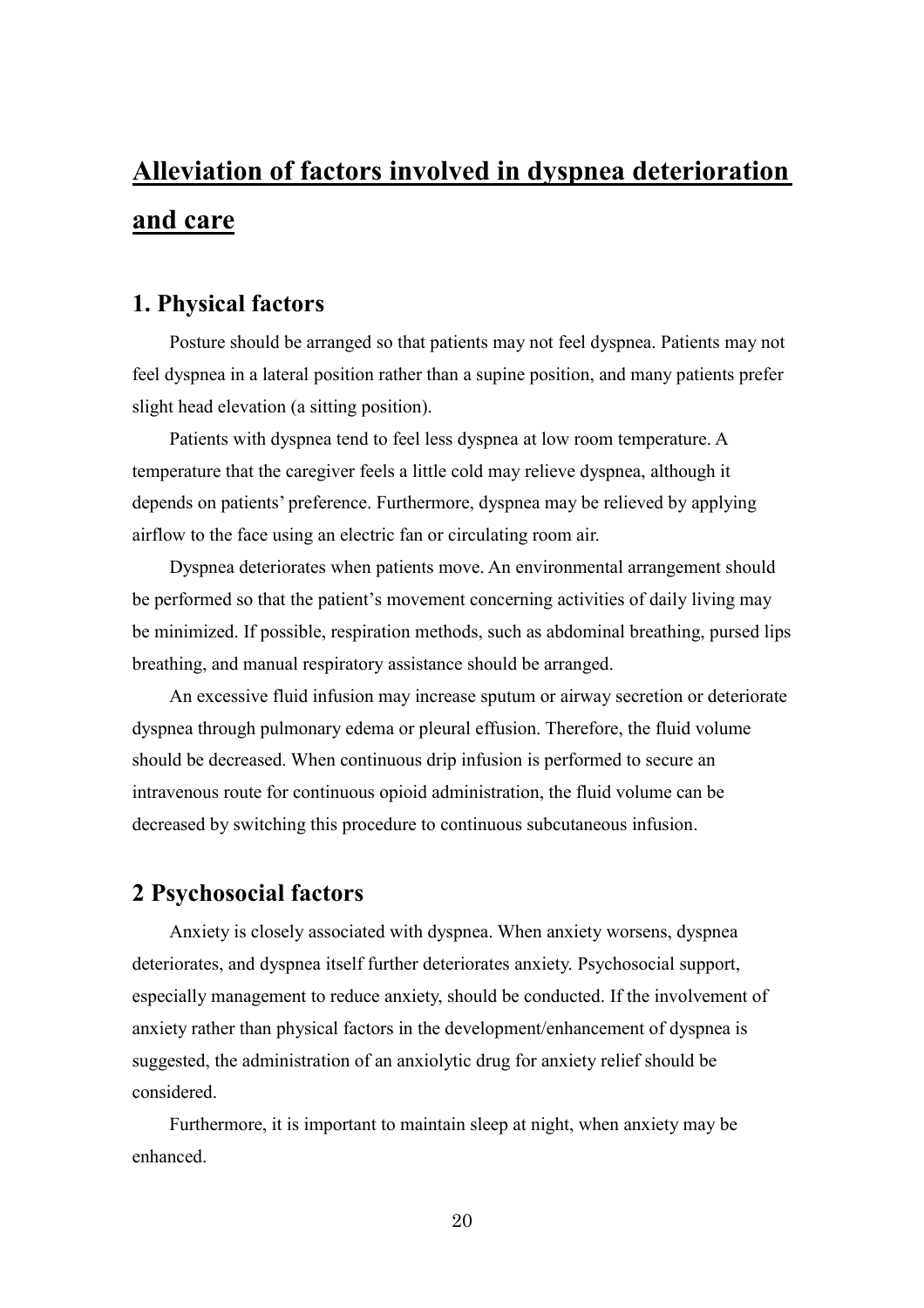# **Medical treatment for dyspnea**

## **1. Pharmacological management**

For the relief of dyspnea, opioids, including morphine, and benzodiazepine anxiolytic drugs are primarily used. Concerning pharmacological management for dyspnea, the border between "standard palliative care" and "palliative sedation" is vague based on the finding that a sedative, midazolam, may be effective for dyspnea. Administration of midazolam for pain is not common, but the continuous administration of low-dose midazolam, not for reducing consciousness, but for dyspnea relief, may be probable.

#### **a. Start of opioid therapy for dyspnea**

For pharmacological management for dyspnea, morphine is used as a standard drug. Several clinical trials and meta-analyses have demonstrated its efficacy. Concerning opioids other than morphine, there is little evidence, but oxycodone may exhibit constant effects based on clinical experience and pharmacological actions. Fentanyl is not commonly used.

Concerning the administration route, opioids should be orally administered if possible. However, in many patients with difficult dyspnea to be covered by the present guidelines, the general condition is unfavorable, making oral administration impossible. Therefore, continuous subcutaneous infusion is primarily adopted. If a venous route is present, continuous intravenous infusion may be performed, but the fluid volume tends to become large to keep intravenous route. A large fluid volume may contribute to the deterioration of pleural effusion or pulmonary edema; therefore, continuous subcutaneous infusion is more ideal as an administration route.

Thus, for opioid therapy for dyspnea, the continuous subcutaneous infusion of morphine is primarily selected.

#### 1) Management of opioid-naive patients

When starting opioid therapy for dyspnea in opioid-naive patients, morphine should be selected as a basic choice. Oxycodone is sometimes selected, considering the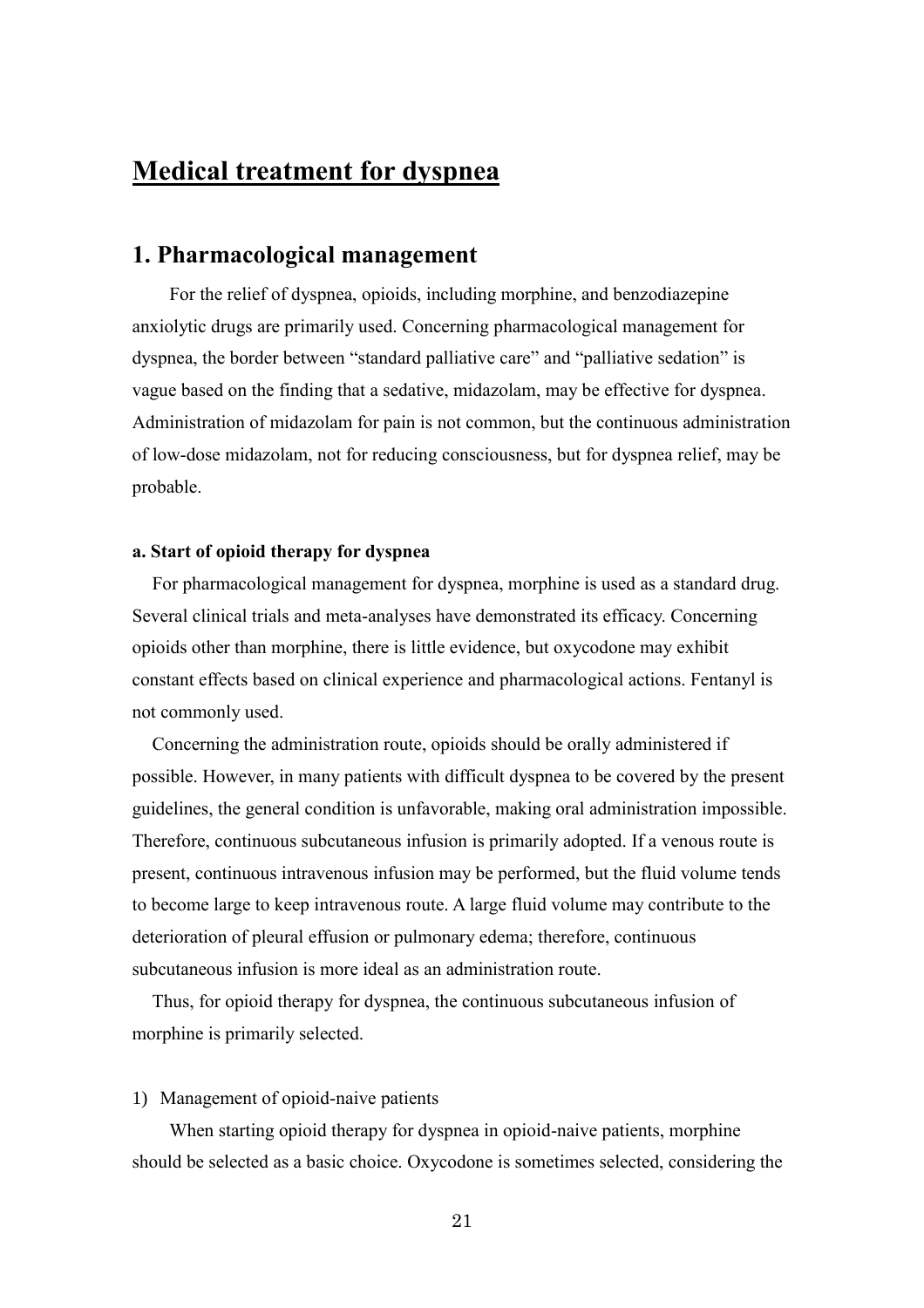patient's condition such as renal dysfunction. Opioid therapy should be started at a dose lower than that used for pain control. Concretely, the initial doses of morphine for continuous subcutaneous infusion should be 6 to 12 mg/day.

#### 2) Management of opioid-tolerant patients

In patients who have been treated with opioids to relieve pain, management depends on the type of opioid.

In those to whom morphine has been regularly administered for pain control, its dose should be increased by approximately 25 to 50%.

In those in whom fentanyl patches have been used for pain control, they should be switched to morphine basically. However, in many patients receiving fentanyl patches at a middle dose or higher (e.g.,  $\geq$ 50 µg/hour), partial (1/3 to 1/2) switching to morphine can be adopted to avoid changes in the general condition related to complete switching to morphine. After partial switching, the effects/adverse reactions should be evaluated, and a change of the remainder to morphine should be considered if necessary.

In some cases, the continuous subcutaneous infusion of morphine is added to fentanyl patches which are continued with the same dose. This is because a change of an opioid to another opioid may influence the status in patients with a frail general condition such as the rapid progression of dyspnea. When morphine is used with fentanyl patches, morphine is subcutaneously injected as a rescue drug at the time of dyspnea deterioration. The dose of a rescue drug should be calculated from the total opioid dose involving the dose of fentanyl patches; attention should be paid so that the rescue dose may not be over- or underestimated.

#### **b. Management in cases in which low-dose morphine are ineffective for dyspnea**

If low-dose morphine is effective, its dose should be continuously adopted. There is no criterion for the utmost of increase in the dose of morphine in non-responders to low-dose morphine. Basically, their doses should be increased step by step until patients express morphine as "effective for dyspnea" and to a dose at which dyspnea can be relived in the absence of drowsiness, as described for opioid therapy for pain. If dyspnea is relieved, the dose should be maintained.

If there is no sufficient response despite step-by-step morphine dose-elevation, one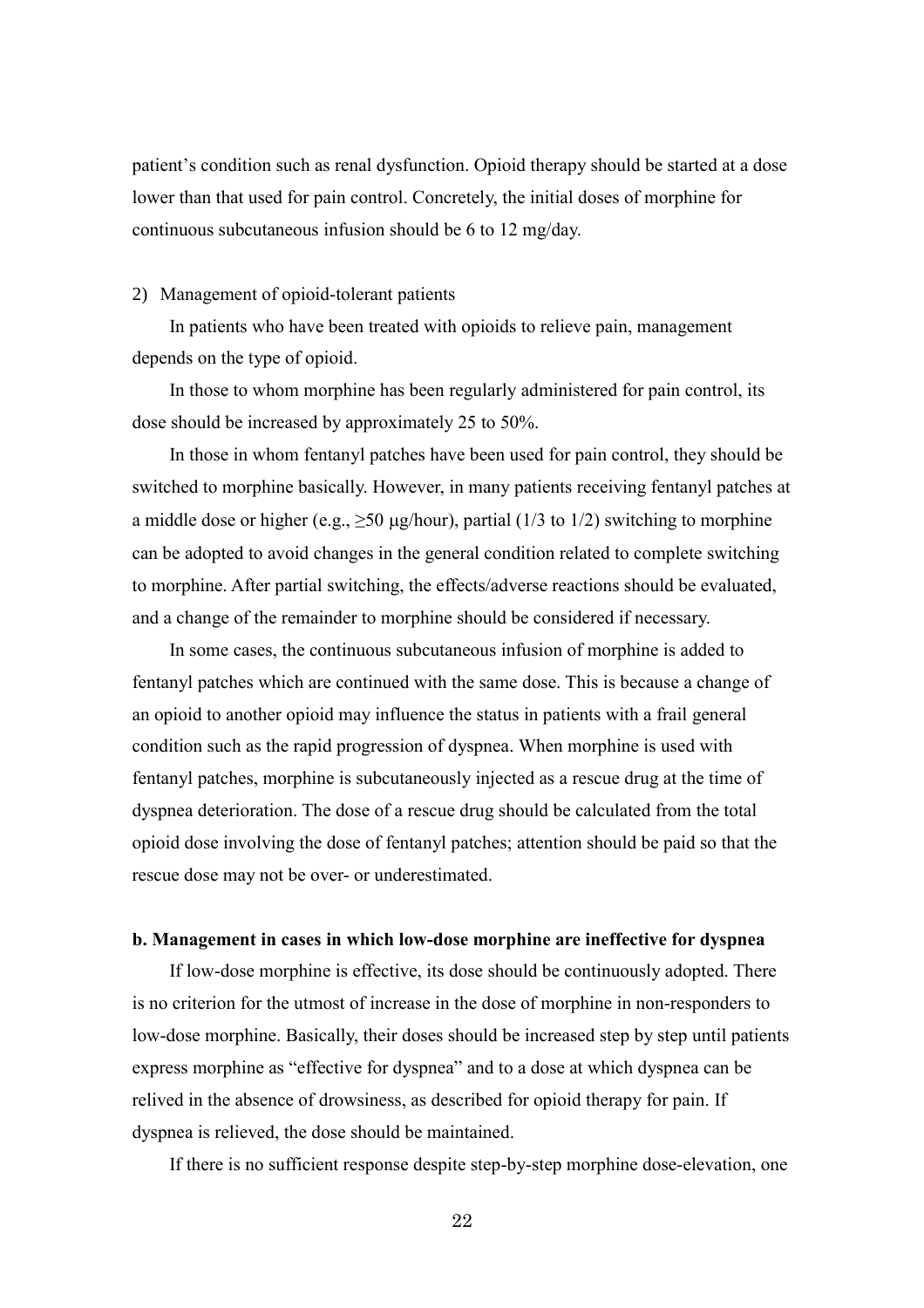of the following 3 treatment options should be selected: 1) the doses of morphine should be further increased in the range of "no adverse reaction", 2) an opioid should be changed, and 3) a benzodiazepine anxiolytic drug (parenteral administration: midazolam) should be combined with morphine, considering opioids ineffective.

#### 1) Opioid dose-elevation

The adequacy of further increasing the dose of morphine should be comprehensively evaluated from the following viewpoints: whether the effects of doseelevation can be confirmed, and whether opioid-related neurotoxicity (drowsiness, delirium) or respiratory suppression is present.

If neurotoxicity, such as delirium, is observed during morphine dose-elevation, further dose-elevation is not adequate. If the dose of an opioid is increased in the presence of neurotoxicity, relief of distress may not be achieved, leading to the deterioration of overdosage-related respiratory suppression or neurotoxicity/oversensitive symptoms (myoclonus, opioid-induced hyperpathia, convulsion). This is one of the reasons why morphine dose-elevation for the purpose of sedation is not recommended in palliative sedation guidelines in many countries. In this case, the dose of an opioid should be decreased, and treatment for delirium should be simultaneously performed (See Chapter Delirium).

#### 2) Opioid switching

If patients receiving oxycodone for dyspnea do not respond to dose-elevation, switching to morphine should be considered.

#### 3) Combination therapy with benzodiazepine anxiolytic drugs

When administering benzodiazepine anxiolytic drugs alone to patients with dyspnea, anxiety, as a dyspnea-exacerbating factor, is targeted. Actually, the results of previous clinical studies have not demonstrated the efficacy of monotherapy with benzodiazepines for dyspnea.

On the other hand, several studies suggested that the combination of an opioid and benzodiazepine relieves dyspnea in cancer patients. In clinical practice, a low-dose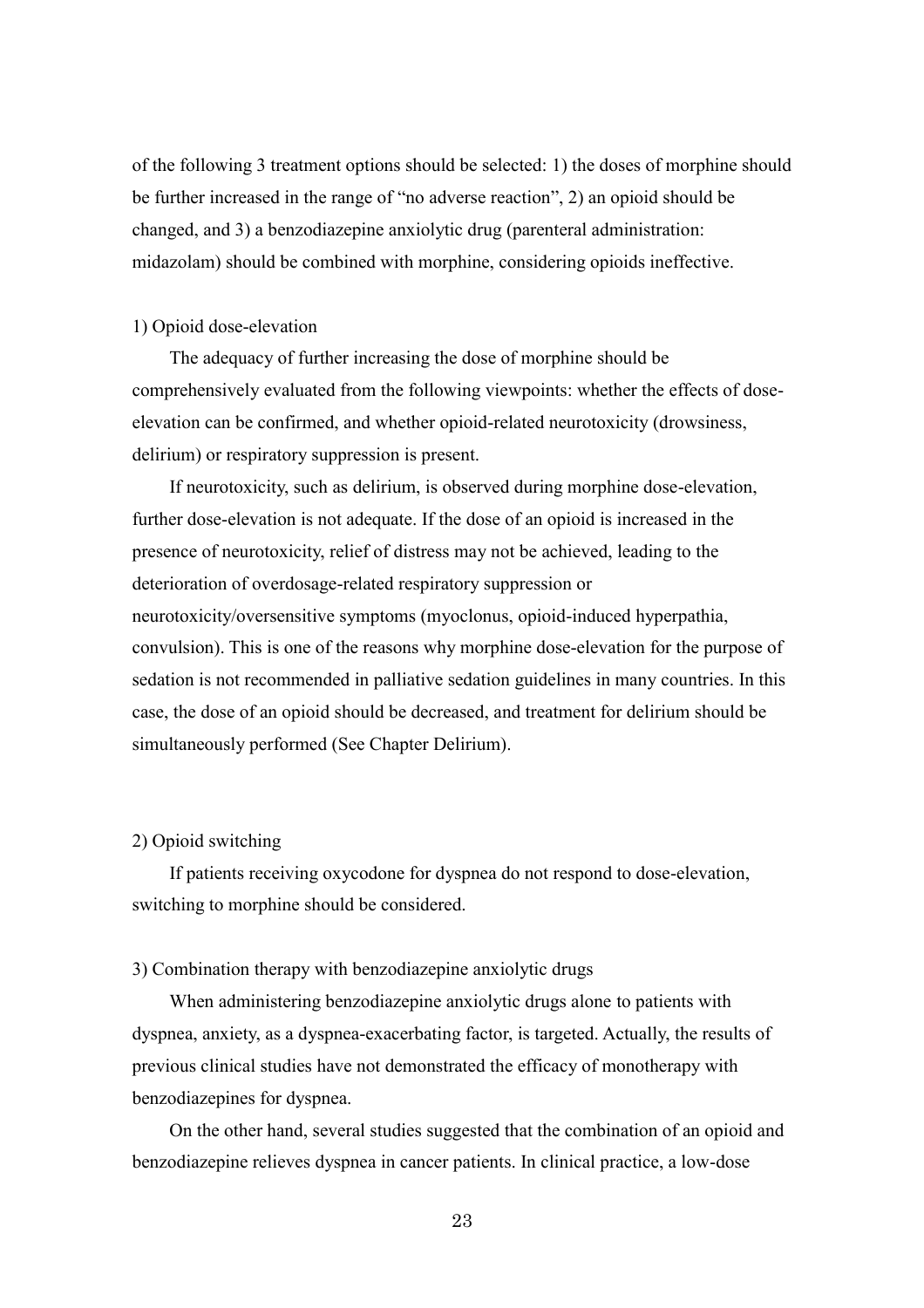benzodiazepine is often combined with an opioid. Concretely, if oral administration is possible, lorazepam or alprazolam is used. If oral administration is impossible, midazolam is primarily used.

When combining midazolam, as a benzodiazepine anxiolytic drug, with an opioid to relieve dyspnea, the administration of midazolam should be started at 2.5 to 5 mg/day, at which drowsiness may not be enhanced, and the dose should be regulated in accordance with the degree of symptom. However, benzodiazepine anxiolytic drugs exhibit sedative actions, and may reduce consciousness at a high dose. In particular, midazolam at >10 mg/day exhibits potent sedative actions, and it may be difficult to achieve the relief of dyspnea while maintaining consciousness; therefore, its dose generally should be established as  $\leq 10$  mg/day.

## **2. Treatment other than pharmacological management**

If hypoxemia is present, oxygen should be administered.

On the other hand, oxygen is not always effective in the absence of hypoxemia, but it may be administered to evaluate its effects in patients with difficult dyspnea in whom there is no other effective method. In this case, administration should be continued if the effects are clear, but the discontinuation of oxygen administration should be considered if the effects are unclear or if adverse events (e.g., discomfort associated with oxygen tube-related restriction, restriction-related deterioration of delirium) are observed.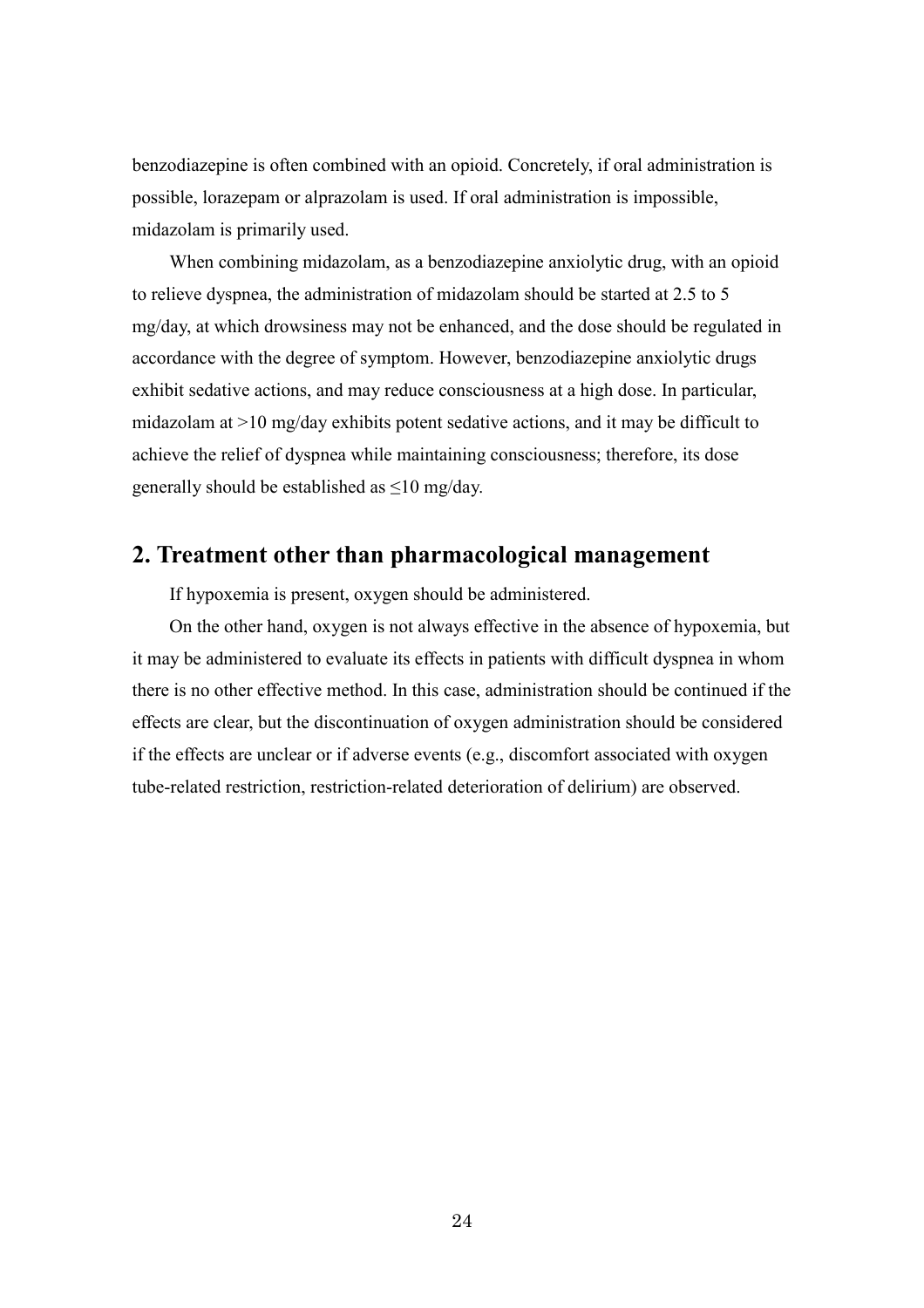# **Pain**

## **Outline** (Table 1)

It is not so common that pain becomes refractory and requires palliative sedation. However, it may occur even in patients with favorable general conditions, differing from dyspnea and delirium, which reflect organ damage. It may become difficult to relieve pain in some patients in whom oral intake is possible. If palliative sedation is performed in patients with favorable general conditions, their general conditions may be markedly influenced, or the prognosis may be shortened. Therefore, if considering palliative sedation for pain, it must be carefully examined that pain is truly refractory, that is, whether there is no method to relieve pain other than palliative sedation.

Firstly, it is necessary to accurately evaluate the pathogenesis of difficult pain. If health care professionals increase the doses of opioids based on the incorrect hypothesis that pain may be always caused by cancer in patients with cancer, there may be no analgesic effects, and the concomitant development of delirium or cognitive disorder may further make pain assessment difficult. It is important to clarify the etiology of pain based on pain history and physical examination/imaging findings. If its etiology can be identified, treatment for the etiology of pain (e.g., anticancer treatment, antimicrobial drug administration for infectious diseases) may help pain palliation. If pain exacerbates after increasing the dose of an opioid, the possibility of opioid-related hyperalgesia should be considered. To control chronic non-cancer pain, e.g., low back pain, intervention by analgesic drugs other than opioids, care for psychosocial factors, nerve block, and rehabilitation should be prioritized.

If pain is considered to become difficult to be palliated based on an identified etiology (e.g., neuropathic pain related to cancer involving the nerves, incidental bone pain), the physician should talk with the patient about the goal of treatment, assuming that it may be impossible to achieve the complete relief of pain. After explaining the pathogenesis of pain, the goal of treatment should be established by sharing treatment methods that may become options (e.g., nerve block). If pain relief is not compatible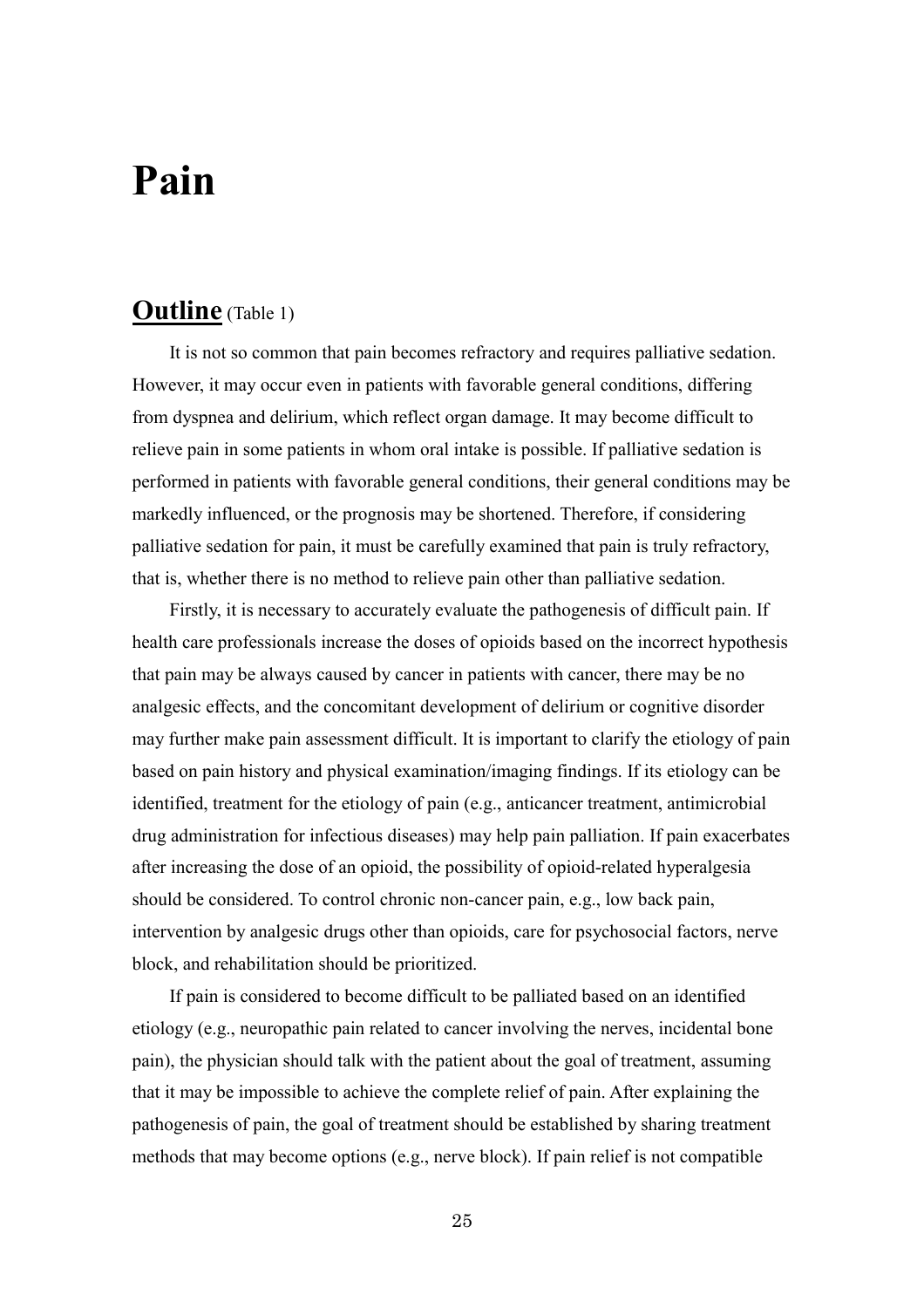with the maintenance of consciousness or communication, a treatment option should be chosen, considering the patient's priority.

|                   | Points                    | Management cases                                         |  |
|-------------------|---------------------------|----------------------------------------------------------|--|
| Identification of | Identification of an      | The etiology of pain should be clarified through an      |  |
| an etiological    | etiological factor        | pain history, confirmation of the site of pain, physical |  |
| factor and        |                           | examination of desensitization by palpation, and         |  |
| treatment         |                           | confirmation of imaging findings.                        |  |
|                   | Treatment for etiological | Treatment for the etiology of pain, such as anticancer   |  |
|                   | factors of pain that can  | or infectious disease treatment.                         |  |
|                   | be treated                |                                                          |  |
|                   | Examination of the        | Dose-reduction or switching of opioids.                  |  |
|                   | possibility of            |                                                          |  |
|                   | hyperalgesia related to   |                                                          |  |
|                   | opioids                   |                                                          |  |
|                   | Treatment for non-        | Analgesic drugs other than opioids, care for             |  |
|                   | cancer pain               | psychosocial factors, nerve block, and rehabilitation.   |  |
| Establishment of  | The goal of treatment     | The pathogenesis of pain should be explained to          |  |
| the goal of       | should be established     | patients so that they can understand it, and the         |  |
| treatment         | based on the              | realistic goal of treatment should be established.       |  |
|                   | pathogenesis of pain.     | The balance between the level of consciousness or        |  |
|                   |                           | communication and symptom relief should be               |  |
|                   |                           | considered.                                              |  |
| Alleviation of    | Care for physical factors | Pain-relieving movements/postures. Environmental         |  |
| factors involved  |                           | adjustment (e.g., use of a mat) or brace utilization.    |  |
| in distress       | Care for psychosocial     | Care for relieving anxiety, fears, anger, sense of       |  |
| deterioration and | factors                   | isolation, and depression.                               |  |
| care              |                           |                                                          |  |
| Medical           | Pharmacological           | For persistent pain, the dose of an around-the-clock     |  |
| treatment         | management                | opioid should be increased in an effective range in      |  |
|                   |                           | which there is no influence on consciousness.            |  |
|                   |                           | Control of breakthrough pain.                            |  |
|                   |                           | If the effect of an opioid is insufficient, the          |  |
|                   |                           | administration route or type of opioid should be         |  |
|                   |                           | changed, or the opioid should be combined with an        |  |
|                   |                           | adjuvant analgesic drug.                                 |  |
|                   | Treatment other than      | Radiotherapy.                                            |  |
|                   | pharmacological           | Nerve block.                                             |  |
|                   | management                |                                                          |  |

**Table 1 Outline of pain treatment**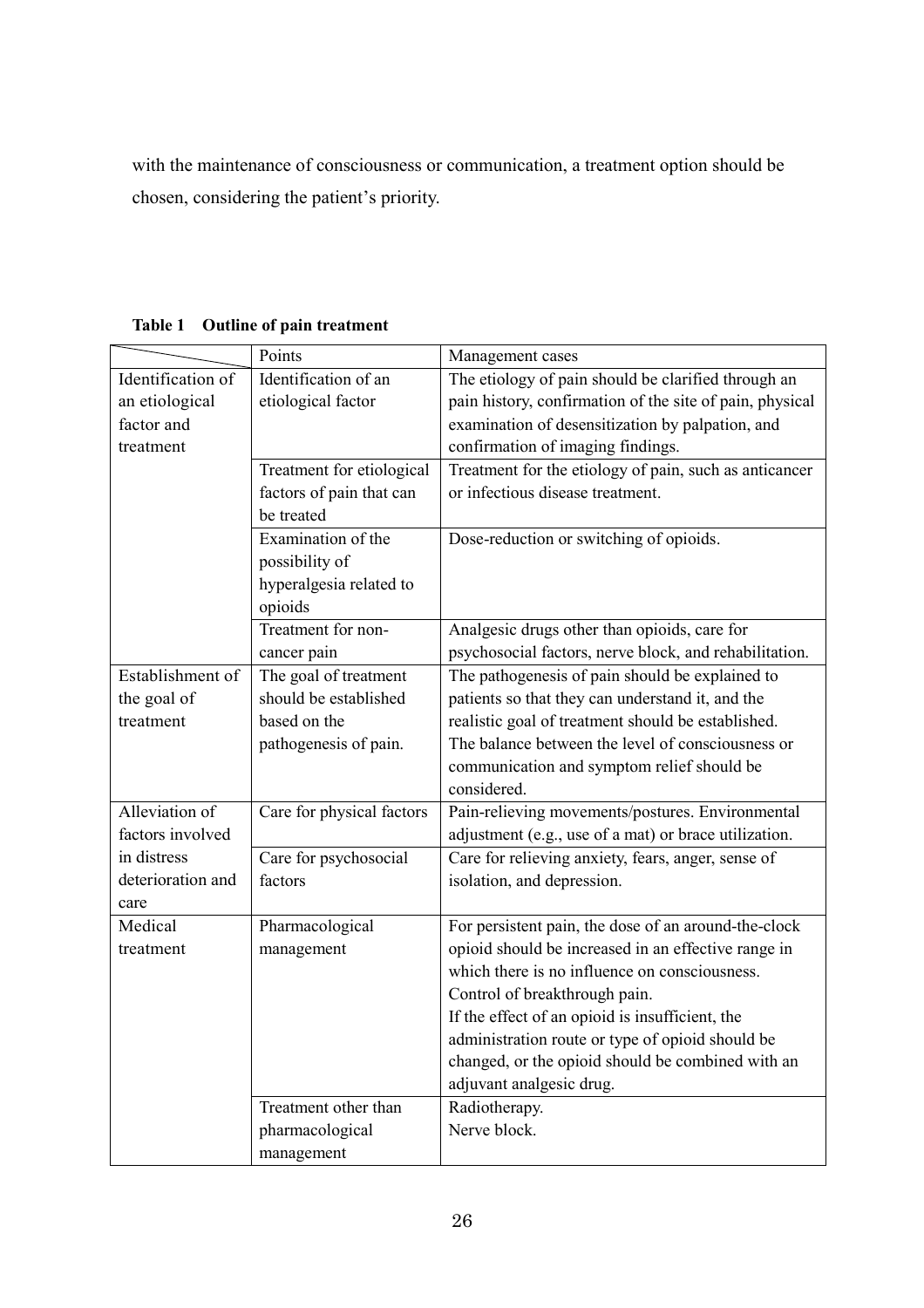In the treatment of cancer pain, factors that deteriorate pain should be removed (e.g., environmental adjustment to facilitate daily activities through movement without pain), and psychosocial support should be sufficiently conducted. As pharmacological management for cancer pain, the doses of around-the-clock opioids, which are effective for persistent pain should be increased in a range in which there is no influence on consciousness. If breakthrough pain is present, it should be controlled using fast-acting analgesics. If an opioid is ineffective, the administration route or opioid type should be changed, and/or the opioid should be combined with adjuvant analgesics. In addition to pharmacological management, radiotherapy or nerve block should be considered.

The contents to be reviewed in patients with difficult pain are shown in Table 2, although all are not listed.

# **Identification of an etiological factor and treatment**

It is necessary to evaluate the etiology of pain and plan etiology-based analgesic methods. If the dose of an opioid is increased due to the presence of pain alone, no effect may be obtained, and psychiatric symptoms such as delirium may occur, making pain treatment difficult.

The etiology of pain can be clarified based on imaging findings, pain history (site of pain, features of pain, movement-related pain), and physical examination findings (e.g., dysesthesia at the site of pain) in most cases. In an environment where no imaging procedure can be performed, the pathogenesis of pain should be clarified as accurately as possible through taking pain history and physical examination.

### **1. Differentiation of cancer pain from non-cancer pain**

All of the pain in patients with cancer are not related to cancer: disuse-related muscle-skeletal pain, cancer-treatment-associated pain (e.g., delayed postoperative pain, chemotherapy-induced peripheral neuropathy, late effects of radiation therapy), and chronic non-cancer pain (e.g., chronic low back pain, osteoarthrosis, shoulder periarthritis, muscle contraction headache).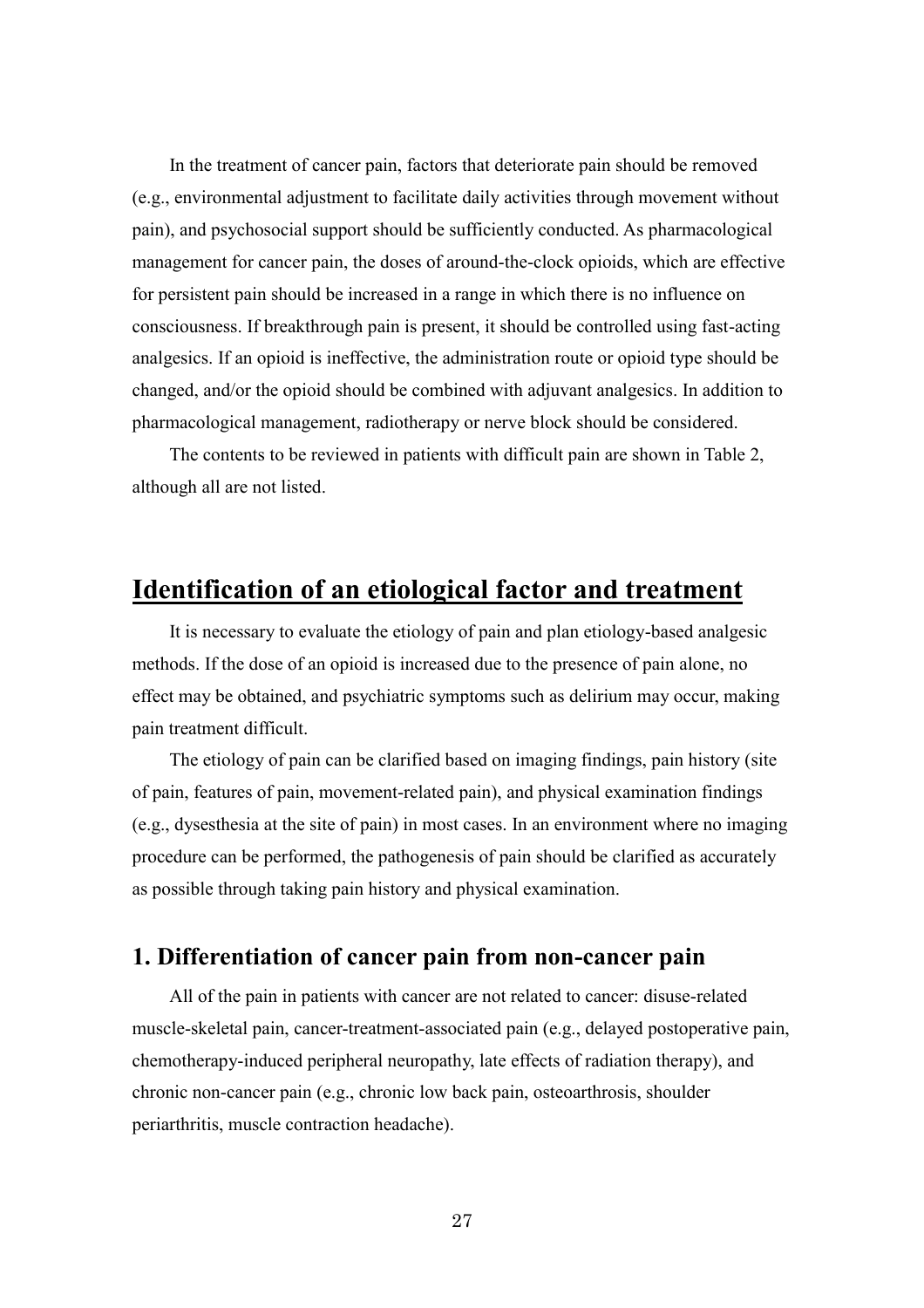### **Table 2. The contents to be reviewed in patients with difficult pain**

#### **Identification of an etiological factor and treatment**

-The pathogenesis of pain should be evaluated as accurately as possible.

-Treatment for the etiology of pain, e.g., anticancer or infectious disease treatment.

-The possibility of opioid-related hyperalgesia should be considered.

-Cancer pain should be differentiated from non-cancer pain (e.g., chronic low back pain).

-For disuse-related muscle-skeletal pain, posture/mat arrangement, physical therapy (relieving the tension of the muscles), and trigger point injection should be performed.

#### **Establishment of the goal of treatment**

-A realistic goal should be established, sharing the recognition that complete pain relief cannot be targeted with the patient.

-If the complete pain relief is not compatible with the maintenance of consciousness or communication, treatment should be performed, considering the patient's priority.

### **Alleviation of factors involved in pain deterioration and care**

-Pain-relieving movements/postures should be arranged, and environmental adjustment (the use of an electric bed or mat) or brace utilization should be promoted.

-Care for relieving anxiety, fears, anger, a sense of isolation, and depression should be provided.

### **Medical treatment: Pharmacological management**

-For persistent pain, the dose of an around-the-clock opioid should be increased in an effective range in which there is no influence on consciousness. If a precise response is not obtained in the process of dose-elevation, or if delirium/mild consciousness disturbance is suspected, whether further opioid dose-elevation is adequate must be reassessed.

-A fast-acting analgesic drug at a dose at which it is effective for breakthrough pain should be prepared (e.g., environmental arrangement for prompt dosing at the onset of pain, explanation to the patient, sufficient dose at which analgesic effects are obtained, adequate administration interval).

-The administration route of an opioid should be changed (oral/transdermal administration should be switched to continuous subcutaneous/intravenous administration).

-The type of opioid should be changed.

-An adjuvant analgesic drug at a sufficient dose should be used. If monotherapy is ineffective, the drug should be switched to another adjuvant analgesic drug, or combination therapy with adjuvant analgesic drugs that have different action mechanisms should be considered while paying attention to adverse reactions.

Medical treatment: Treatment other than drug therapy

-Radiotherapy should be considered.

-If pain is localized, nerve block (e.g., epidural block) should be considered.

-Intrathecal analgesia (e.g., intrathecal morphine) should be considered.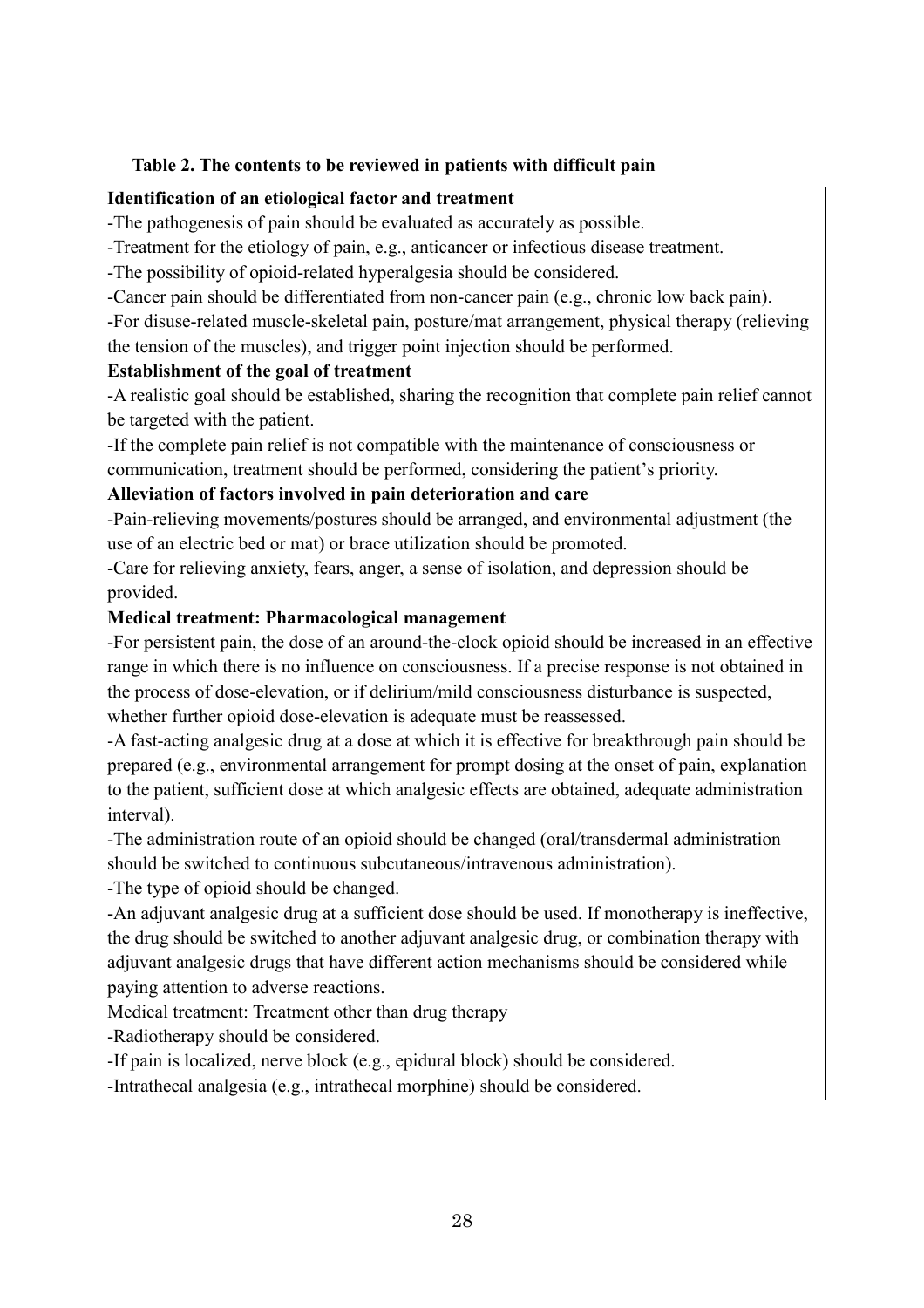It should be examined pain other than cancer pain is involved in current difficult pain.

If disuse-related muscle-skeletal pain is present, posture/mat arrangement, physical therapy (relieving the tension of the muscles), and trigger point injection rather than analgesia with opioids should be considered. The oral administration or external application of non-opioid analgesic drugs are useful in some cases.

Chronic non-cancer pain or cancer-treatment-related pain, such as delayed postoperative pain, is difficult to relief completely in many cases. The goal of treatment is to maintain activities of daily living (ADL) by introducing nerve block, psychosocial support, and rehabilitation in addition to therapy with analgesic drugs other than opioids, but not complete pain relief. That is, for these types of pain, opioid therapy following the WHO analgesic ladder for cancer pain is not indicated, and it is not the first option to relieve pain. Such non-cancer pain may deteriorate due to a muscleweakness and reduction in ADL or an increase in psychosocial problems in the terminal phase of cancer. In such cases, support for psychosocial factors should be intensified, and, if the pain is not relieved, low- to middle-dose opioid therapy should be considered in patients with a life expectancy of  $\leq 2$  to 3 months.

### **2. Pain that tends to become difficult**

Factors for difficult pain control include young age, neuropathic pain, breakthrough pain, psychosocial factors (mental distress), previous high-dose opioid exposure, and cognitive impairment.

With respect to the pathogenesis of pain, pain related to tumor-related compression/infiltration of the nerve plexus or spinal cord (e.g., spinal cord infiltration, brachial plexus infiltration of Pancoast tumors, sacral plexus infiltration of intra-pelvic tumors), pancreatic cancer pain, pain related to extensive pleural dissemination, pain related to multiple bone metastases (especially those with marked osteolytic changes), and perineal pain tend to become difficult (Table 3). In many cases, it is impossible to achieve the complete relief of pain by high-dose opioid therapy alone. If the dose of an analgesic drug is increased until the complete relief of pain, psychiatric symptoms related to relative overdose administration may appear. In particular, delirium may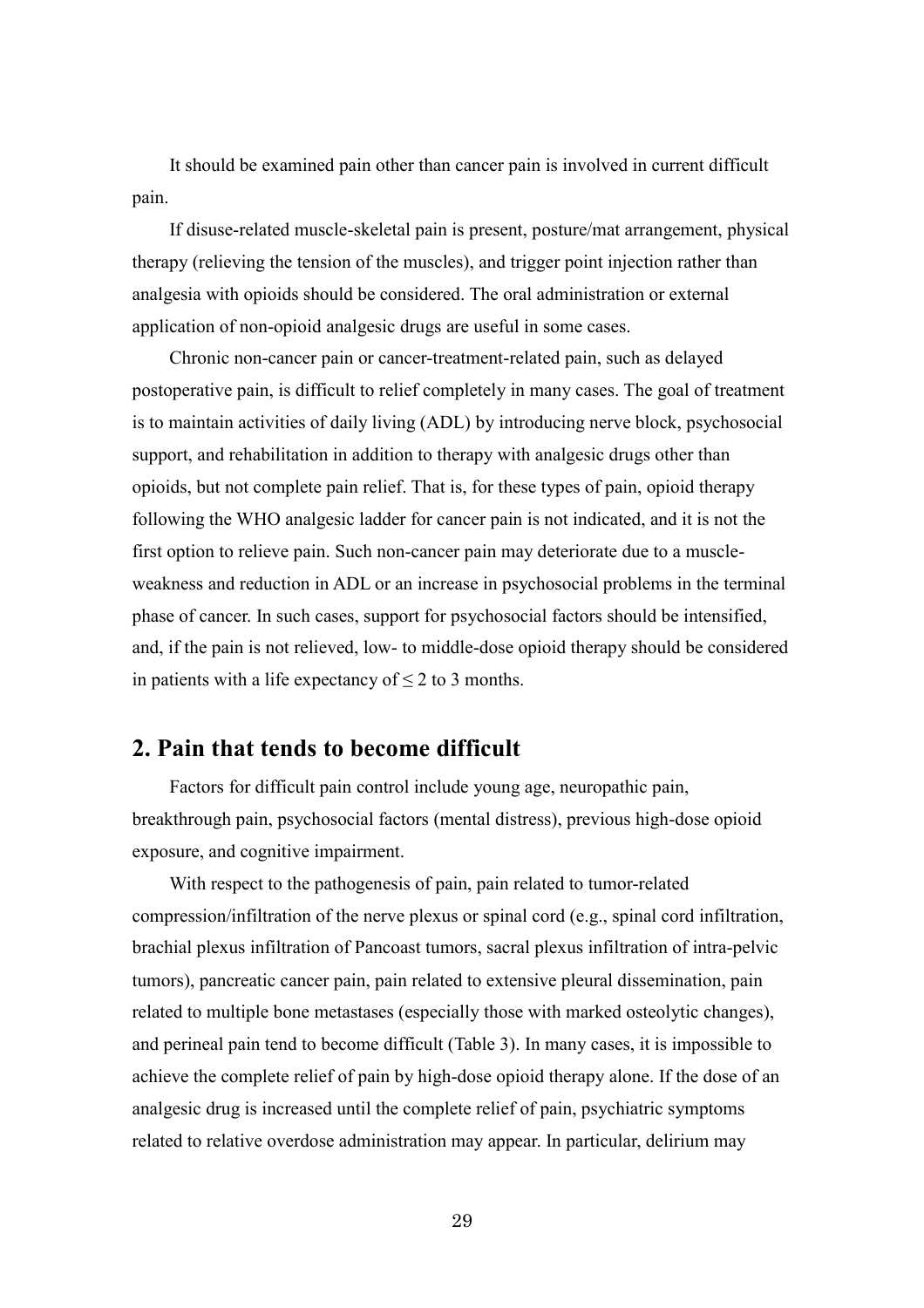develop in terminally ill cancer patients. If it appears, cognitive impairment may further make pain treatment difficult. For these types of difficult pain, it should be examined that other analgesic methods are sufficiently performed.

#### **Table 3. Cancer pain that tends to become difficult**

-Spinal cord infiltration -Brachial plexus infiltration of Pancoast tumors -Sacral plexus infiltration of intra-pelvic tumors -Pancreatic cancer pain -Thoracic pain related to extensive pleural dissemination -Multiple bone metastasis-related pain with movement (especially those with marked osteolytic changes) -Perineal pain

# **3. Treatment for an etiological factor**

If cancer is an etiological factor for pain, anticancer therapy should be examined. If the concomitant development of an infectious disease deteriorates pain, infectious disease treatment should be considered. In patients with intestinal obstruction, pain may be relieved by gastrostomy, colostomy, bypass operation due to decompression around the site of stenosis/obstruction, or endoscopic stenting due to the improvement of passage. In patients with cholecystitis or appendicitis, the use of antimicrobial drugs or surgery should be considered. The physician should consult an orthopedist to ask surgical therapy may be indicated for pain related to deformity of the shoulder joint or articulation coxae.

In any case, the general condition, expected prognosis, patient's or family's wishes, and treatment-related merits/demerits should be comprehensively examined.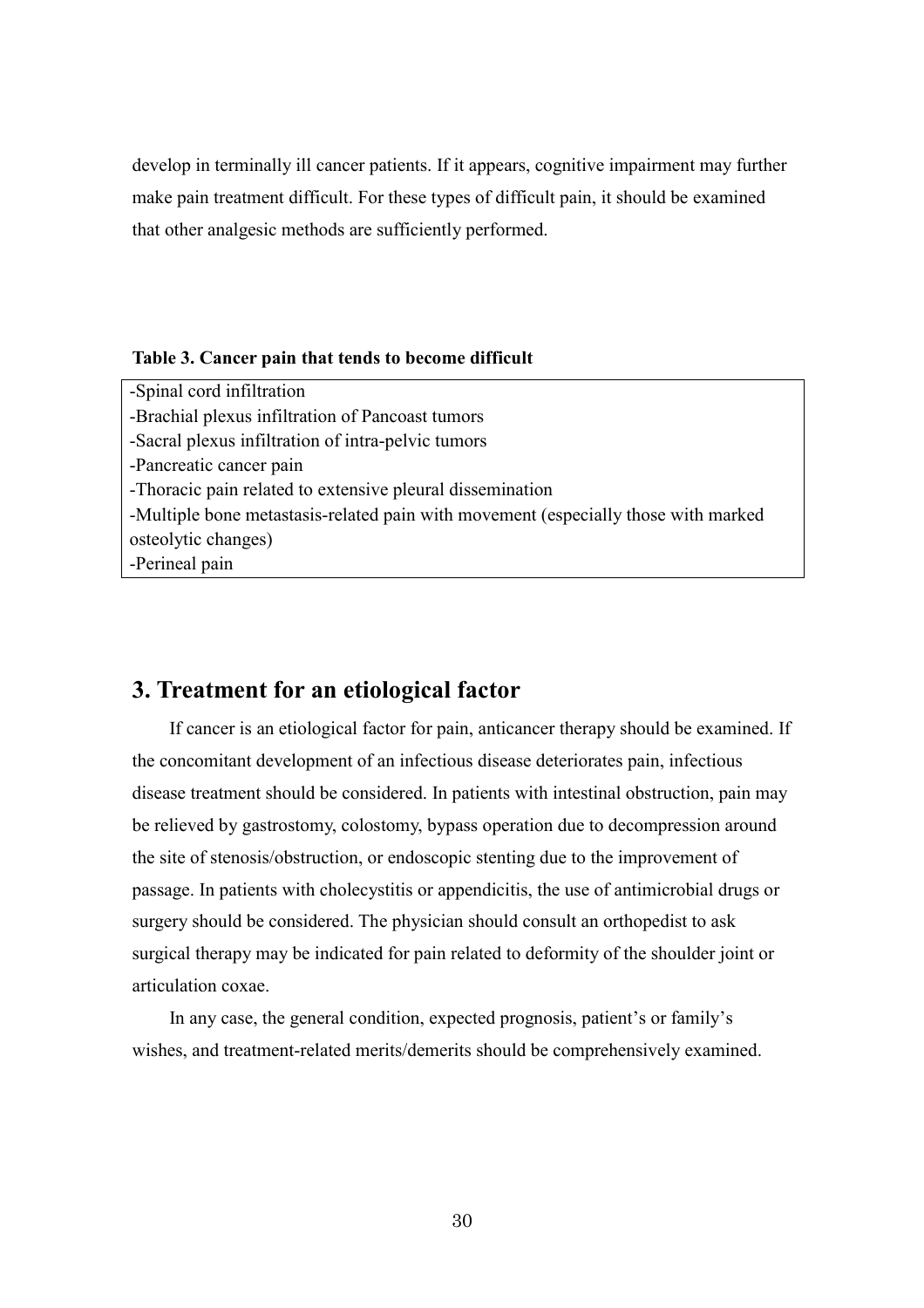# **Establishment of the goal of treatment**

It is important for the physician to share the goal of analgesia with the patient on the assumption that difficult pain may be present. In some cases, pain relief is not compatible with the maintenance of consciousness or communication. Whether pain relief is prioritized despite marked drowsiness or whether clear consciousness is prioritized despite the incomplete relief of pain depends on the values of individual patients. Many patients wish to establish goals such as they can sleep at night even if the pain does not completely relief throughout the day and pain sometimes occurs during the daytime, but it subsides when an additional analgesic drug is used a few times a day".

When establishing the goal of treatment, the etiology of pain should be explained precisely. The pathogenesis of pain should be explained so that the patient can understand it (e.g., a recurrent tumor involves nerves of the hands and legs, causing pain). This makes it possible to share the reason why pain is difficult to relief completely and establish the goal of pain treatment with the patient. After the explanation, many patients may feel relieved through the understanding of the detailed mechanism of difficult pain, even if some levels of pain persists. Explaining the etiology of pain precisely may contribute to the relief of a portion of mental distress as a factor that makes pain relief difficult. Even if mild pain persists, health care professionals should continuously support patients at maximum using various methods and tell them that they will not be abandoned.

# **Alleviation of factors involved in pain deterioration and care**

# **1. Physical factors**

Lifestyle arrangements or environmental adjustments should be conducted so that pain may be relieved.

For example, in patients with bone metastasis, the affected site should be protected,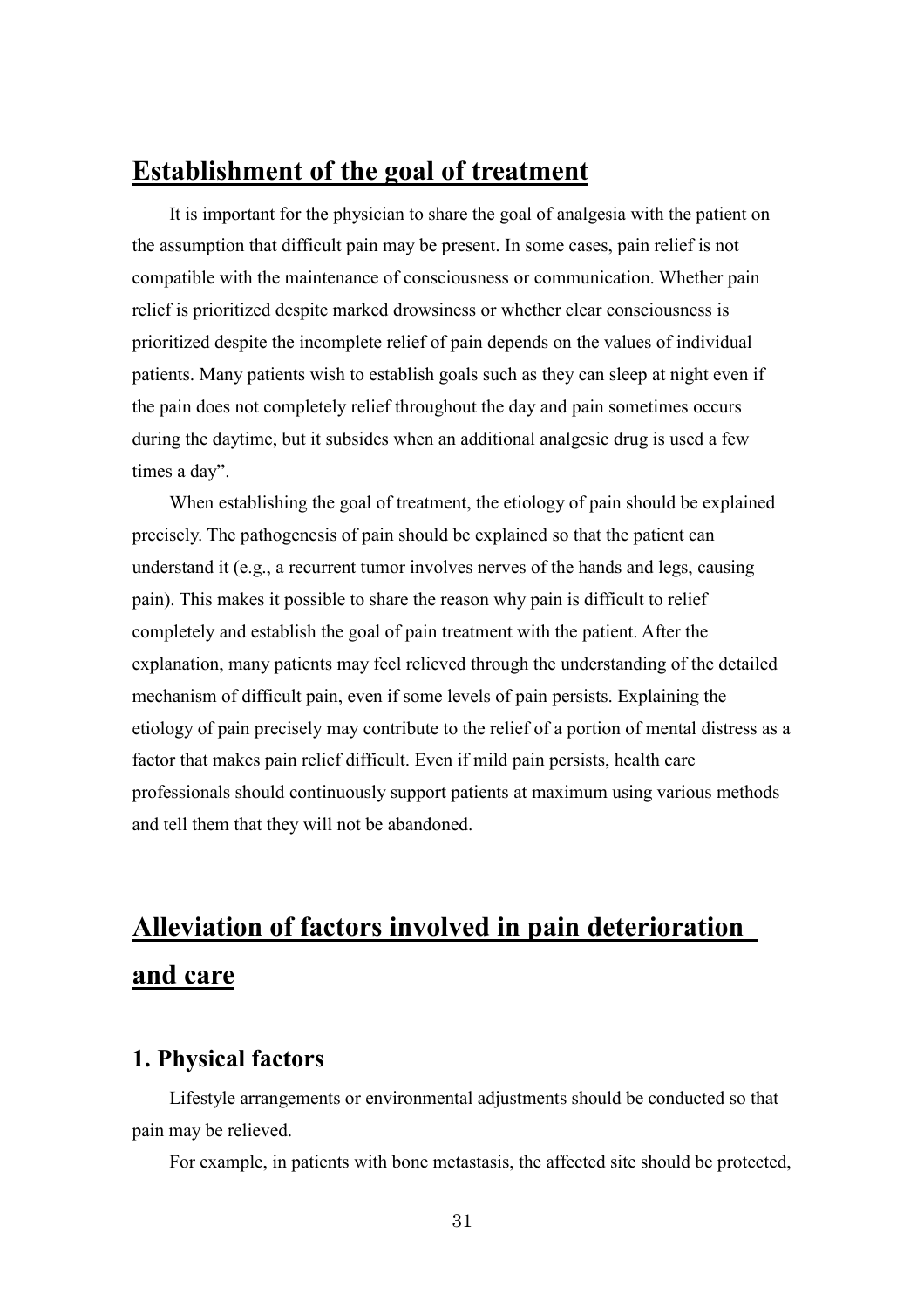and bone deformity should be relieved. To relieve severe fracture-related pain, a brace should be used. The state of bone metastasis should be evaluated in consultation with Orthopedists. In particular, dynamic strength assessment and neurological diagnosis are necessary. Persistent pain that is related to bone metastasis is often relieved by aroundthe-clock analgesics, whereas pain with movement is difficult to control by around-theclock opioids alone despite the preventive use of a rescue dose. Therefore, it is necessary to arrange pain-relieving motions, establish an environment to avoid painenhancing motions, and adjust brace utilization methods by introducing rehabilitation by physical/occupational therapists so that pain may be relieved by these methods in combination with pharmacological management.

# **2. Psychosocial factors**

In cancer patients, psychosocial factors are often involved in difficult pain. Furthermore, the presence of psychological distress is a factor that makes pain control difficult. Psychosocial factors should be examined by a multi-disciplinary team consisting of a nurse, social worker, psychiatrist, and psychologist.

In patients with a long history of pain, pain is repeatedly recognized, and overestimation of pain makes them distressed (catastrophic thinking of pain), inducing unfavorable emotions, such as anxiety, fear, anger, loneliness, and depression, and modifying the recognition of pain (pain deteriorates). Such an unfavorable circulation chronically aggravates pain. Therefore, if anxiety, fear, anger, loneliness, and depression can be reduced through assessment from various aspects including psychosocial factors in addition to the patient's physical factors, pain may be relieved.

In particular, opioids prescribed for rescue dose of pain are sometimes used to relieve mental problems (e.g., anxiety, irritation) or physical symptoms (e.g., insomnia, fatigue) other than pain. In such cases, it is necessary to sufficiently assess reasons for opioid usage other than pain, that is, mental problems or physical symptoms other than pain, and perform strategies to control them.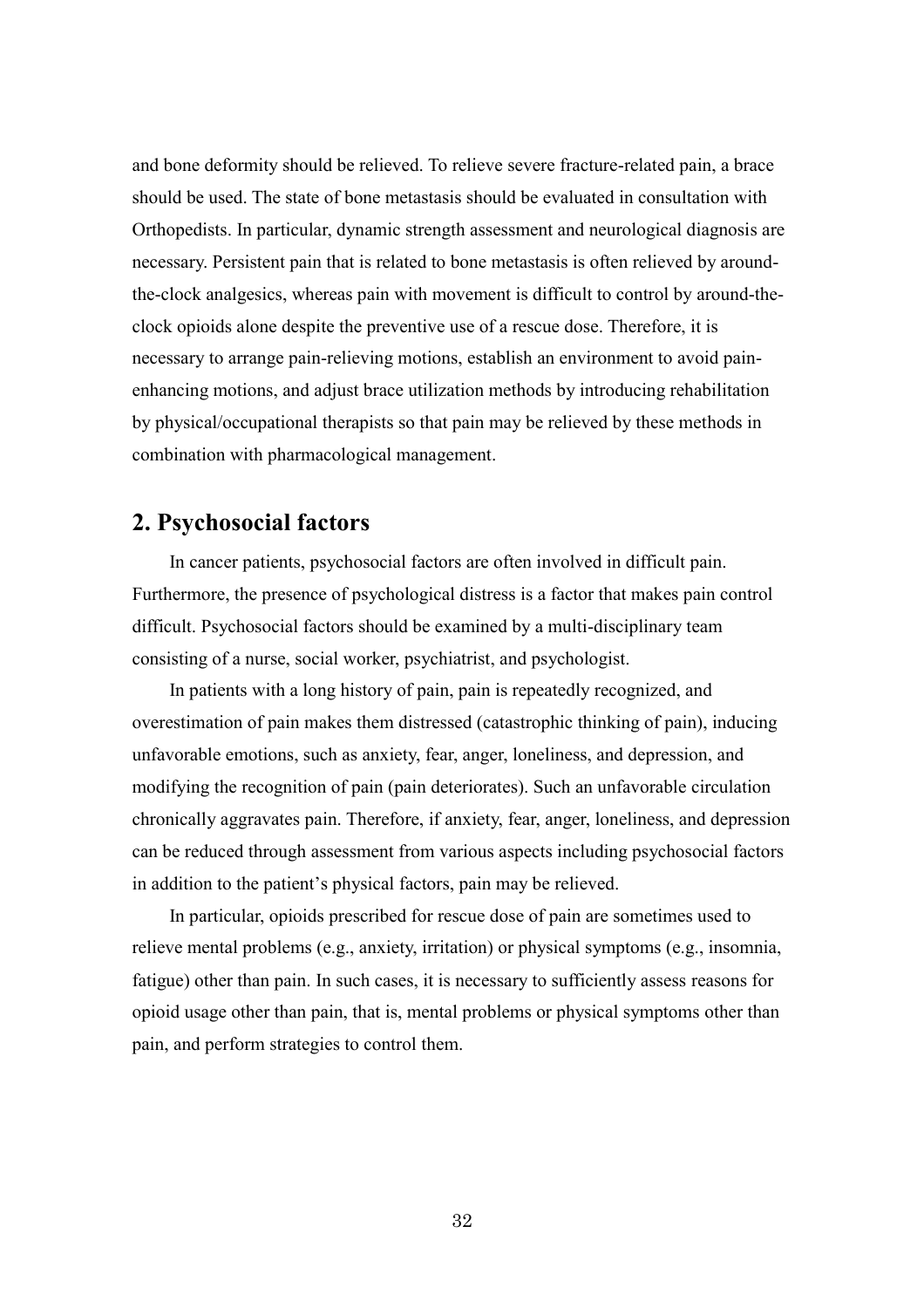# **Medical treatment for cancer pain**

## **1. Pharmacological management**

Non-opioids, opioids, and adjuvant analgesics should be properly combined for adequate pain management. It is important to differentiate breakthrough pain from persistent pain.

#### **a. Dose-elevation of opioids**

The around-the-clock administration of opioids is effective for persistent pain. In many cases, analgesic effects are obtained by increasing the dose of an opioid following the deterioration of pain. If consciousness is clear, there is no upper limit of the doses of opioids within a range in which patients can answer the effectiveness of dose-elevation clearly.

On the other hand, when the dose of an opioid is increased, its use is often restricted due to dose-limiting toxicities. In particular, the doses of opioids are restricted in the presence of central nervous symptoms such as drowsiness, consciousness disturbance, and delirium. If patients without consciousness disturbance become unable to answer the site or severity of pain precisely in the process of opioid dose-elevation, the onset of delirium or mild consciousness disturbance should be suspected. If the dose of an opioid is further increased despite insufficient pain assessment, pain after doseelevation cannot be evaluated, increasing the risk of delirium. The dose of an opioid may be increased in the permissible range of drowsiness, but it is important to reassess whether further opioid dose-elevation is appropriate from the following viewpoints: the dose is increased based on the patient's wishes, the analgesic effect of an opioid is enhanced with an increase in the dose, and dose-limiting toxicities (delirium, myoclonus) is present.

If opioid-induced delirium appears, dose-elevation should be avoided, or the dose should be carefully decreased. Besides, the administration route or type of opioid should be changed, or the opioid should be combined with an adjuvant analgesic. When an opioid is considered to be effective for pain despite the possibility that it may deteriorate delirium, opioid dose-elevation and delirium treatment with antipsychotic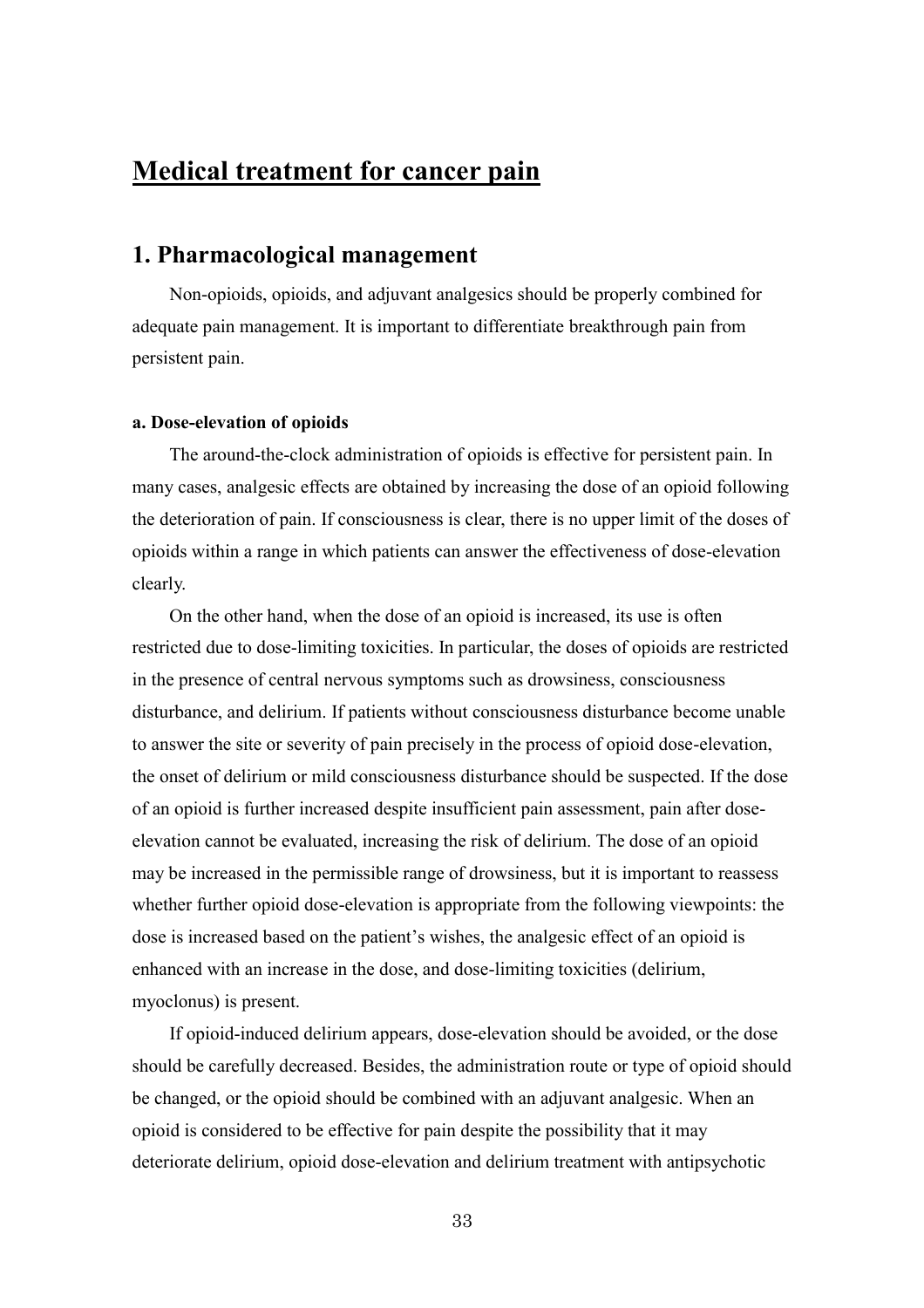drugs may be simultaneously performed in some cases.

If the patient increasingly complains of pain despite dose-elevation, the possibility of opioid-induced hyperalgesia (OIH) should be considered. In this case, it is necessary to evaluate whether the pain is relieved by decreasing the dose or opioid switching.

#### **b. Change of the administration route of opioids**

If sufficient analgesic effects are not obtained by oral or transdermal opioid administration, the opioid should be administered via intravenous or subcutaneous routes. For example, a method of switching the oral administration of morphine to continuous subcutaneous administration is adopted.

#### **c. Opioid switching**

If sufficient effects are not obtained despite a sufficient increase in the dose of an opioid, the type of opioid should be changed. Under some circumstances, two strong opioids may be simultaneously used. In particular, when a favorable balance between the improvement of analgesic effects and the relief of adverse reactions is achieved in the process of switching a portion of a massive-dose opioid to another opioid, two opioids are continuously used in some cases. For example, if fentanyl patches are ineffective, switching its portion to the continuous subcutaneous injection of morphine may be effective.

Methadone is an opioid that has an action mechanism on both  $\mu$ -opioid receptors and NMDA receptors, and pain may be relieved through a change from opioids that primarily act on  $\mu$ -opioid receptors (morphine, oxycodone, fentanyl) in patients with neuropathic pain.

#### **d. Use of adjuvant analgesic drugs**

Neuropathic pain accounts for approximately one-third of refractory pain, and it is impossible to relieve pain using opioids alone in many cases. Although there are many types of adjuvant analgesic drugs, it remains to be clarified which drug is the most effective concering the type of pain. Therefore, if the effects of a single adjuvant analgesic drug are not sufficient, another adjuvant analgesic drug with a different action mechanism should be administered to evaluate its efficacy. To evaluate the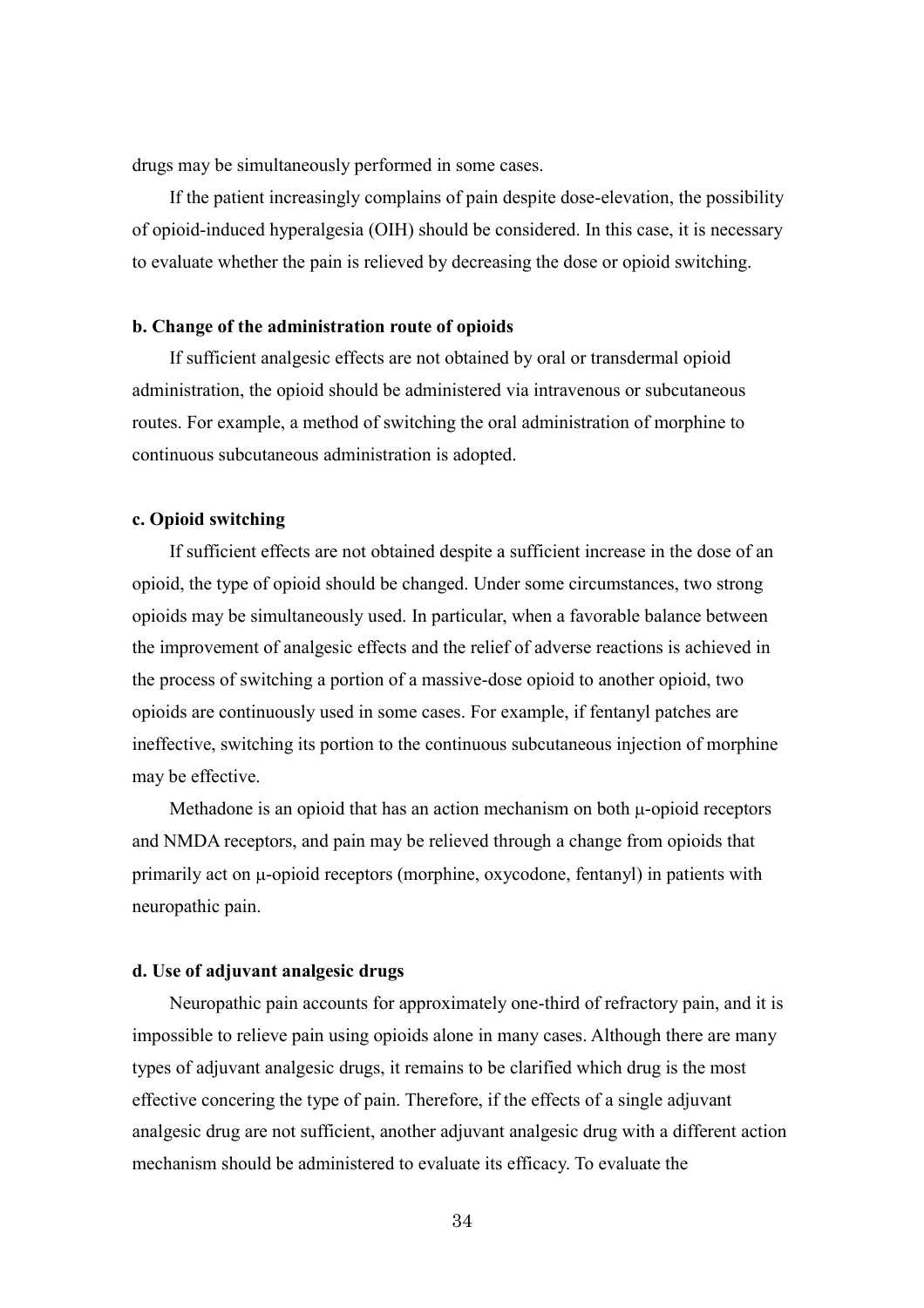ineffectiveness of an adjuvant analgesic drug, it is necessary to increase its dose to a maximum in the permissible range of adverse reactions (e.g., drowsiness). It is not adequate to administer a low-dose adjuvant analgesic drug and consider it ineffective. If the first adjuvant analgesic drug is effective to some degree, other adjuvant analgesic drugs should be added. However, the combination of such drugs may increase problems regarding adverse reactions rather than effects; caution is needed.

As an oral medication, pregabalin, duloxetine, and amitriptyline are mainly used. With a parenteral route, ketamine and lidocaine are used. Steroids are used as adjuvant analgesic drugs when effects on edema, such as nerve compression, are expected.

#### **e. Management of breakthrough pain**

Concerning breakthrough pain, it is important to recognize that the exacerbation of pain (a few times a day) remains after the relief of persistent pain in many cases. Patients should be instructed to arrange an environment to promptly take a rescue dose at the onset of pain. In such cases, it is necessary to evaluate whether rescue doses are used to control anxiety, fear about pain, or physical symptoms other than pain.

Initially, a sufficient dose at which analgesic effects are obtained is necessary. The dose of an oral rescue dose to be used at the onset of pain is approximately 1/6 of a daily opioid dose. For continuous subcutaneous/intravenous administration, a rescue dose, that is effective for pain without adverse events, should be titlated.

An adequate administration interval is also important. Based on the time-tomaximum blood concentration (Tmax) and half-life of concentration in the plasma, administration interval of rescue opioids of oral and continuous subcutaneous/intravenous are 60 and 15 to 30 minutes, respectively.

If the interval until the peak of breakthrough pain is short (e.g., pain related to bone metastasis), switching to continuous infusion or the use of transmucosal immediaterelease fentanyl should be considered. Concerning the single dose of this drug, a requirement should be individually titrated, but not be converted from a daily dose.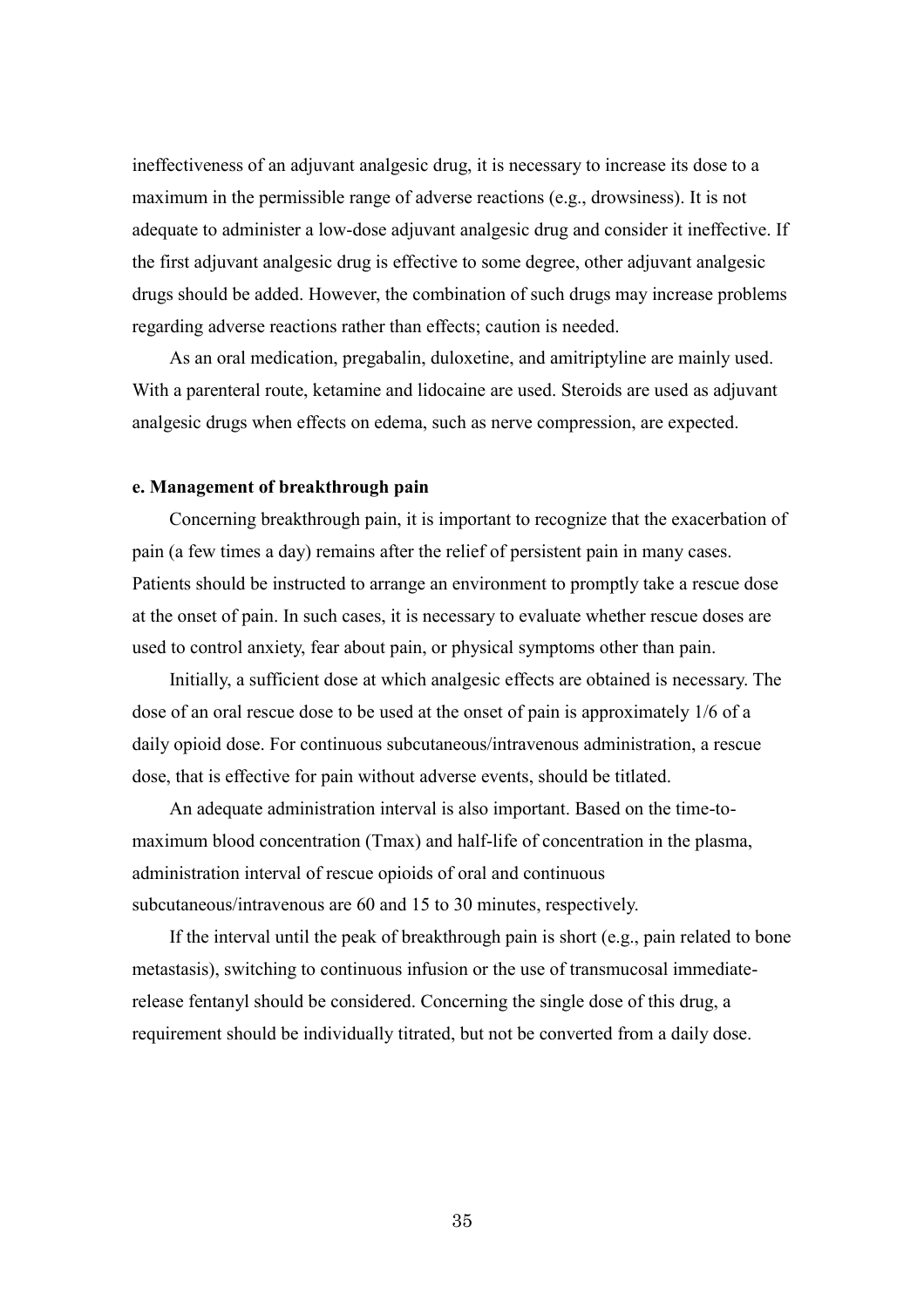### **2. Treatment other than pharmacological management**

#### **a. Radiotherapy**

Radiotherapy is a treatment for the cause of pain related to bone metastasis. If its effects are obtained, the dose of an analgesic drug may be reduced, or the administration of the drug may be discontinued. In particular, the presence of bone metastasis should be considered in patients with advanced cancer. If pain related to bone metastasis is suspected, diagnostic imaging should be performed as promptly as possible, and radiotherapy should be considered.

Palliative radiotherapy should be performed according to "Radiation Treatment Planning Guidelines in 2016 (section 10. Palliative care, in Japanese)" published by the Japanese Society for Radiation Oncology

[https://www.jastro.or.jp/medicalpersonnel/guideline/2016/10palliative\\_care.pdf.](https://www.jastro.or.jp/medicalpersonnel/guideline/2016/10palliative_care.pdf)

#### **b. Nerve block**

If the site of pain is localized, analgesia may be achieved by nerve block involving the site alone. Concerning epidural or peripheral nerve block, if temporary analgesic effects are obtained by the single-dose administration of a local anesthetic, a continuous analgesic procedure may be considered: a catheter is inserted into a target site, and a local anesthetic with/without an opioid is continuously administered. Some types of nerve block exhibit long-term analgesic effects through nerve destruction with a neurolytic (such as phenol glycerin) or radiofrequency rhizotomy. Nerve block methods for the site and etiology of pain are summarized in Table 4.

If high-dose opioids induce myoclonus or consciousness disturbance, switching from oral/intravenous/subcutaneous administration to epidural or intrathecal administration should be considered. It has been reported that similar effects are obtained by epidural opioid administration at a 1/10 dose in comparison with intravenous/subcutaneous administration and by intrathecal administration at a 1/100 dose. In some patients requiring long-term catheter management, a reservoir is implanted.

Contraindications for nerve block include cancer infiltrating the site of nerve block/needle insertion route, the presence of an infectious focus, systemic infectious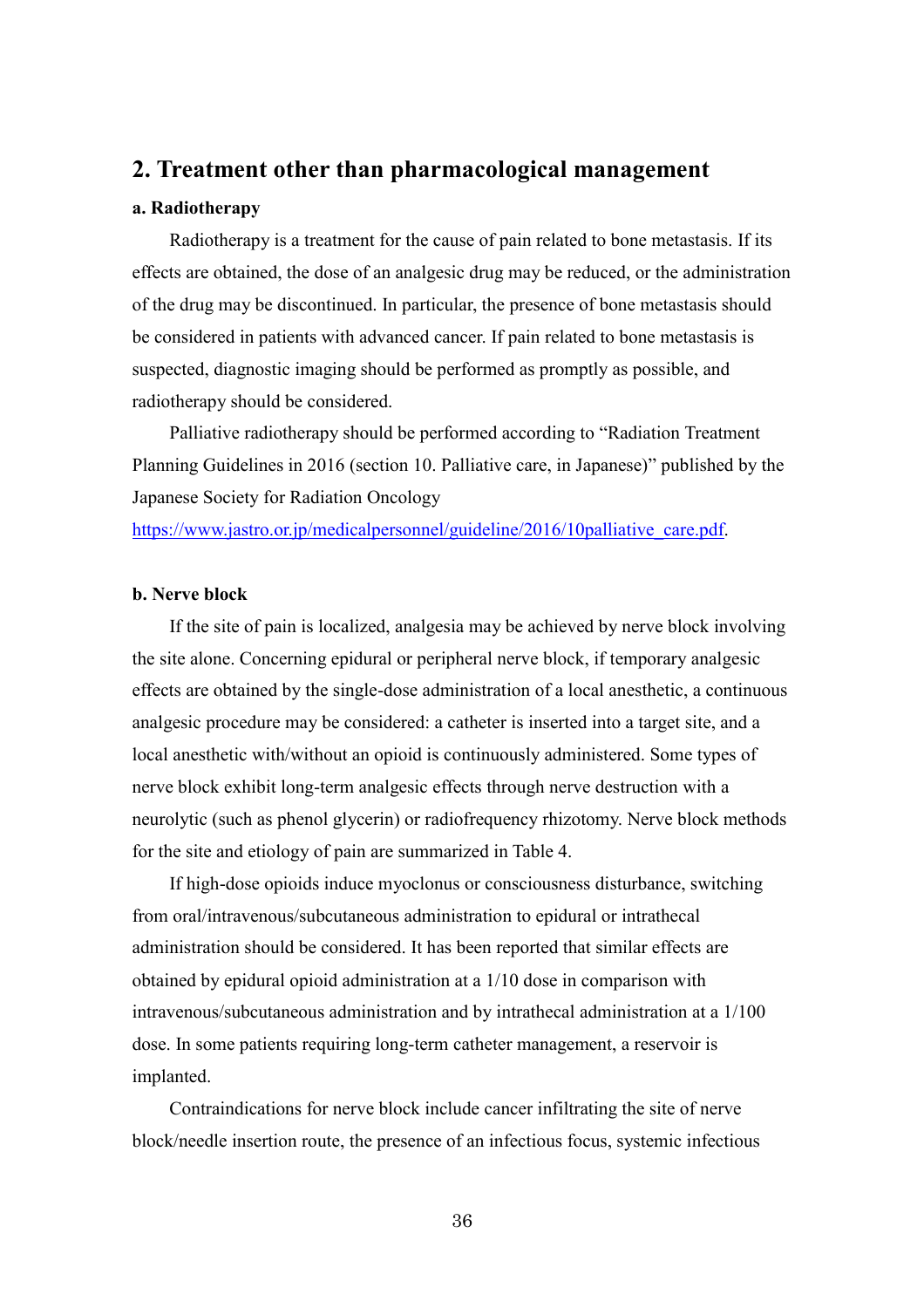diseases, and hemorrhage/coagulation disorder.

A nerve block can be performed safely (with a low risk of complications) when the general condition is relatively maintained. Therefore, if pain to be treated is present regardless of the dose of an opioid, the physician should consult a pain specialist early to examine whether the nerve block is adequate.

If an anesthesiologist/pain specialist experienced in cancer pain treatment can be accessible, many specialized block procedures can be available, but all block procedures cannot be performed in all medical institutions. However, efforts to search for methods that can be conducted in a treatment environment are important. For example, an epidural block is routinely performed in the field of anesthesiology and can be conducted in many institutions. Brachial plexus block, femoral nerve block, and peripheral nerve block, such as ischiatic nerve block, are often performed under the surgical procedure. If an anesthesiologist can be accessible, such a relatively common type of nerve block should be initially discussed. If the procedure is possible, it can be conducted as transient analgesia (bridging analgesia) until referral to a medical institution where specialized nerve block is provided.